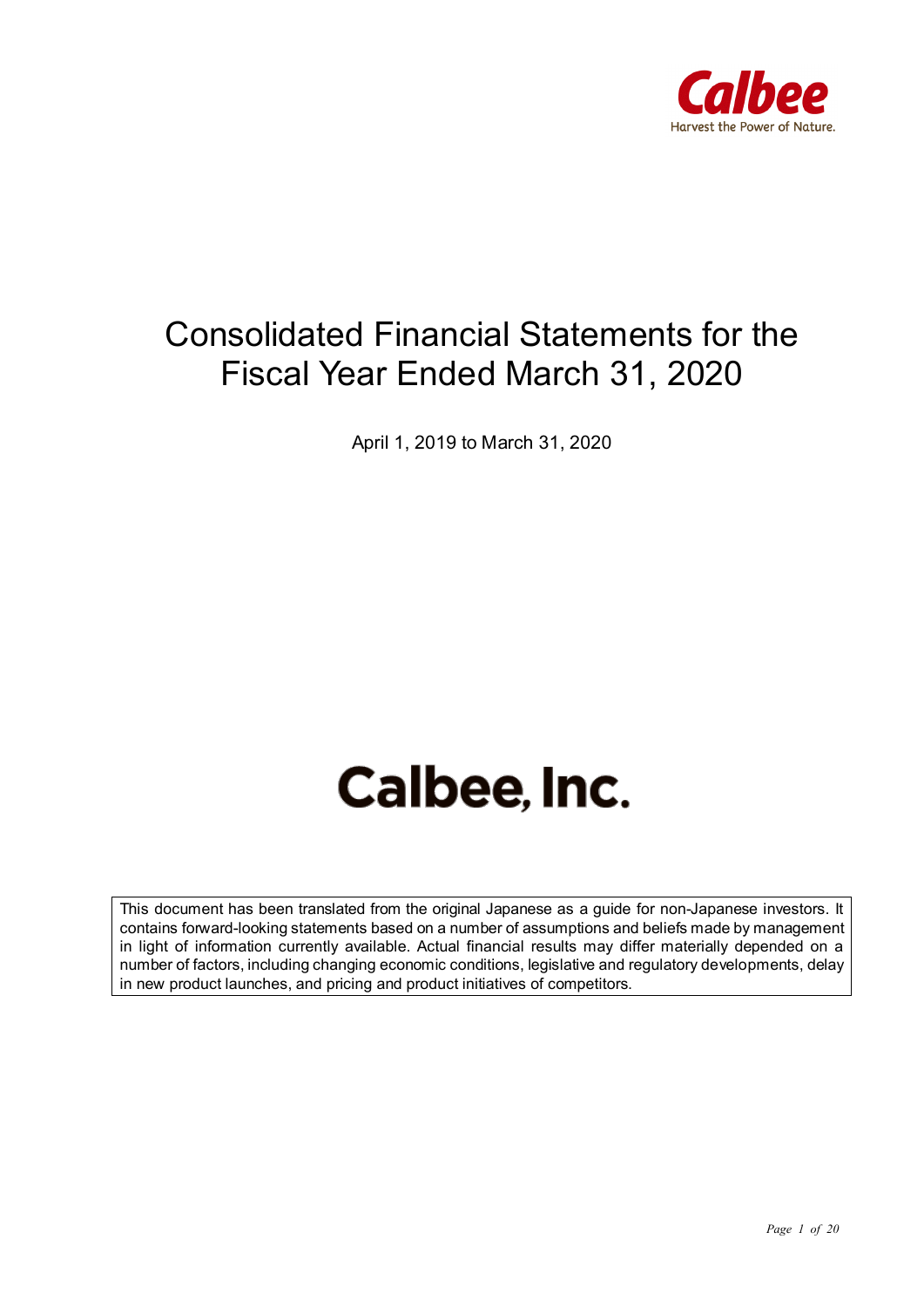#### **SUMMARY OF FINANCIAL STATEMENTS (consolidated)**

Full Year Results for the Fiscal Year Ended March 31, 2020

#### **Calbee, Inc. May 14, 2020**

Stock exchange listings: Tokyo 1<sup>st</sup> section, code number 2229<br>Contact: Koichi Kikuchi

URL: https://www.calbee.co.jp/en/ Contact:

Senior Managing Director & CFO

Telephone: +81-3-5220-6222

Representative: Shuji Ito, President & CEO, Representative Director

Scheduled date for the General Meeting of Shareholders: June 24, 2020

Scheduled date for distribution of dividends: June 25, 2020

Scheduled date for submission of the full year financial report: June 25, 2020

Availability of supplementary explanatory material : Available

Results presentation meeting: Yes (conference call for institutional investors and analysts)

#### **1) Consolidated results for the fiscal year ended March 31, 2020 (April 1, 2019 to March 31, 2020)**

| (1) Consolidated Operating Results        | Millions of yen, rounded down |          |                |          |  |
|-------------------------------------------|-------------------------------|----------|----------------|----------|--|
|                                           | FY ended                      |          | FY ended       |          |  |
|                                           | March 31, 2019                |          | March 31, 2020 |          |  |
|                                           |                               | % change |                | % change |  |
|                                           | 248.655                       | $-1.2$   | 255.938        | 2.9      |  |
|                                           | 26.964                        | 0.5      | 27.664         | 2.6      |  |
|                                           | 27.432                        | 4.8      | 27.391         | $-0.1$   |  |
| Profit attributable to owners of parent   | 19.429                        | 12.1     | 17,539         | -9.7     |  |
|                                           | 145.39                        |          | 131.22         |          |  |
| Earnings per share (diluted) (¥)          | 145.34                        |          | 131.21         |          |  |
| Return on equity (%)                      | 13.2                          |          | 11.1           |          |  |
| Ordinary profit to total assets ratio (%) | 13.9                          |          | 13.1           |          |  |
| Operating profit to sales ratio (%)       | 10.8                          |          | 10.8           |          |  |

Notes: 1. The percentages shown above are a comparison with the same period in the previous fiscal year.

2. Comprehensive income: FY ended March 31, 2020: ¥14,963 million (-25.4%)

FY ended March 31, 2019: ¥20,066 million (18.4%)

3. Share of profit (loss) of entities accounted for using equity method: FY ended March 31, 2020: ¥9 million FY ended March 31, 2019: -¥8 million

(2) Consolidated Financial Position *Millions of yen, rounded down*

| (2) OUISURGRUG FIRENCIAL FOSHOLI      |                      | Millions of ven. rounded down |
|---------------------------------------|----------------------|-------------------------------|
|                                       | As of March 31, 2019 | As of March 31, 2020          |
|                                       | 202.750              | 214.967                       |
|                                       | 160.490              | 169.632                       |
| Shareholders' equity/total assets (%) | 75.9                 | 75.9                          |
|                                       | 1.151.71             | 1.221.19                      |

Shareholders' equity: As of March 31, 2020: ¥163,242 million

As of March 31, 2019: ¥153,931 million

| (3) Consolidated Cash Flows                |                         | Millions of yen, rounded down |
|--------------------------------------------|-------------------------|-------------------------------|
|                                            | FY ended March 31, 2019 | FY ended March 31, 2020       |
| Cash flows from operating activities       | 27.620                  | 40.449                        |
| Cash flows from investing activities       | (28, 347)               | (13, 462)                     |
| Cash flows from financing activities       | (6,227)                 | (6,278)                       |
| Cash and cash equivalents at end of period | 35.425                  | 55.742                        |

#### **2) Dividends**

|                                                  |                |                | ren                       |
|--------------------------------------------------|----------------|----------------|---------------------------|
|                                                  | FY ended       | FY ended       | FY ending                 |
|                                                  | March 31, 2019 | March 31, 2020 | March 31, 2021 (forecast) |
|                                                  | 0.00           | 0.00           | 0.00                      |
| Year-end dividend per share                      | 48.0           | 50.0           | 50.0                      |
|                                                  | 48.0           | 50.0           | 50.0                      |
| Total dividend amount (millions of yen)          | 6.428          | 6.696          |                           |
| Dividend payout ratio (consolidated) (%)         | 33.0           | 38.1           | 42.6                      |
| Net assets to dividends ratio (consolidated) (%) | 4.4            | 4.2            |                           |

Note: Total dividend amounts for FYs ended March 31, 2019 and March 31, 2020 include dividends of ¥12 million and ¥12 million, respectively, for Calbee shares held in trust

#### **3) Consolidated forecasts for the fiscal year ending March 31, 2021 (April 1, 2020 to March 31, 2021)**

|                                         |         | Millions of ven |
|-----------------------------------------|---------|-----------------|
|                                         |         | % change        |
|                                         | 270,000 | 5.5             |
|                                         | 24,500  | $-11.4$         |
|                                         | 24,000  | $-12.4$         |
| Profit attributable to owners of parent | 15.700  | $-10.5$         |
|                                         | 117.45  |                 |

Notes: 1. The percentages shown above are a comparison with the same period in the previous fiscal year.

*Yen*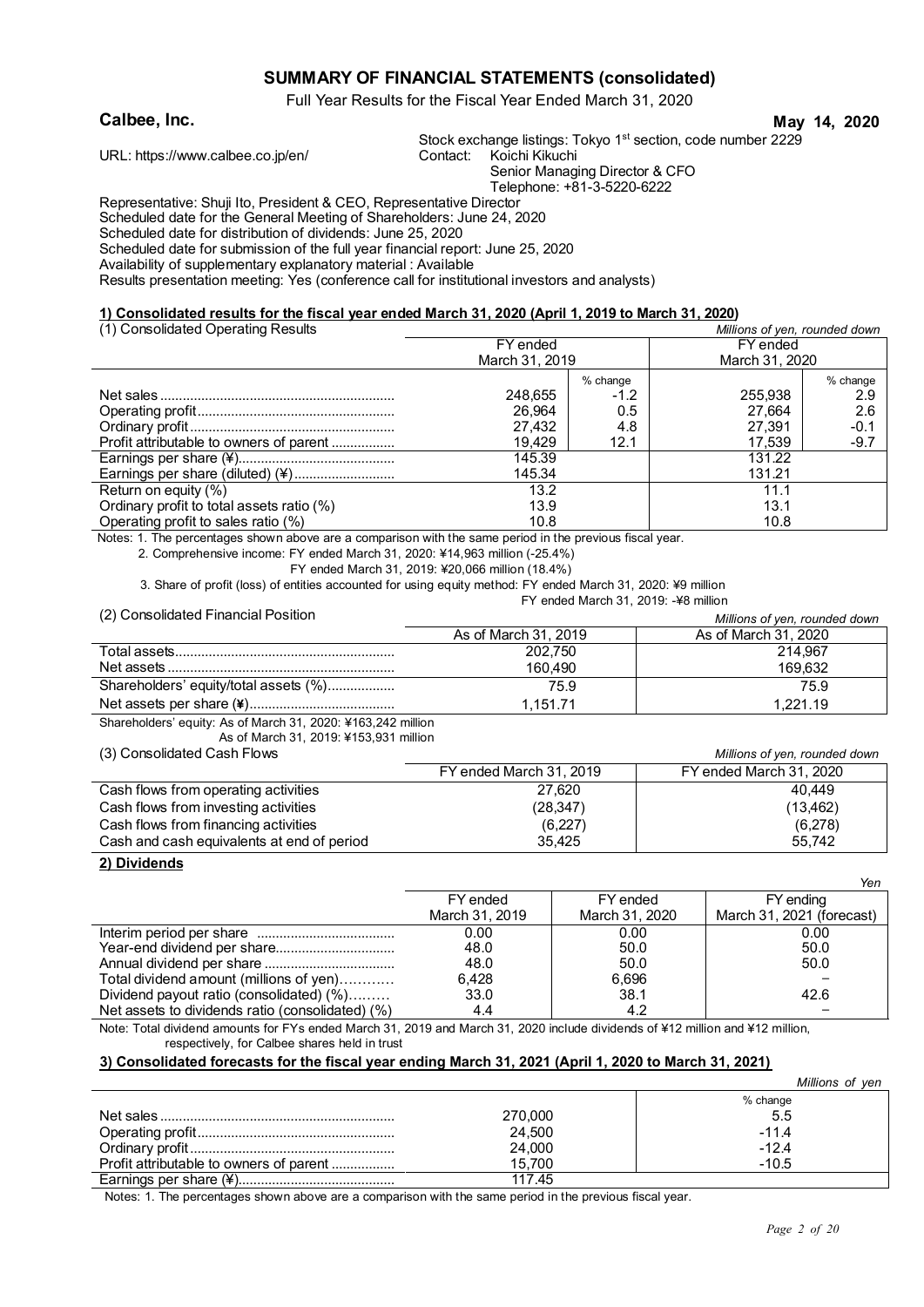#### **Notes**

- (1) Transfers of important subsidiaries during the period (transfers of specified subsidiaries resulting in changes in the scope of consolidation): None
- (2) Changes in accounting policy, changes in accounting estimates, and restatements:
	- 1. Changes in accounting policies following revisions of accounting standards: None
	- 2. Changes in accounting policies other than 1: None
	- 3. Changes in accounting estimates: None
	- 4. Restatements: None
- (3) Number of outstanding shares (common stock)

|                                            | As of March 31, 2019:    | As of March 31, 2020:    |
|--------------------------------------------|--------------------------|--------------------------|
| Number of outstanding shares               | 133,921,800 shares       | 133,929,800 shares       |
| (including treasury shares)                |                          |                          |
| Number of treasury shares                  | 267,747 shares           | 254,501 shares           |
|                                            | Fiscal year to March 31, | Fiscal year to March 31, |
|                                            | 2019:                    | 2020:                    |
| Average number of shares during the period | 133,637,330 shares       | 133,669,238 shares       |

Note: Regarding Calbee stock held in trust as treasury stock within shareholders' equity, the number of treasury shares includes 253,590 of these shares as of March 31, 2020 and 266,915 of these shares as of March 31, 2019, and the average number of shares excludes 257,959 treasury shares during the year to March 31, 2020, and 275,221 treasury shares during the year to March 31, 2019.

#### **(Reference) Non-consolidated results for the fiscal year ended March 31, 2020**

| (1)<br>Non-consolidated operating results |                         |          | Millions of yen, rounded down |          |
|-------------------------------------------|-------------------------|----------|-------------------------------|----------|
|                                           | FY ended March 31, 2019 |          | FY ended March 31, 2020       |          |
|                                           |                         | % change |                               | % change |
| Net sales                                 | 194.096                 | 3.7      | 197.658                       | 1.8      |
| Operating profit                          | 24.708                  | $-3.4$   | 24.370                        | $-1.4$   |
| Ordinary profit                           | 25.831                  | $-0.5$   | 24.433                        | $-5.4$   |
| Net profit                                | 15.825                  | $-10.8$  | 16.210                        | 2.4      |
| Earnings per share $(*)$                  | 118.42                  |          | 121.28                        |          |
| Earnings per share (diluted) (¥)          | 118.38                  |          |                               | 121.27   |

#### (2) Non-consolidated financial position *Millions of yen, rounded down*

|                      | <u><i>IVIIIIOIIS OF YUH, FUUHUUU UUWH</i></u> |
|----------------------|-----------------------------------------------|
| As of March 31, 2019 | As of March 31, 2020                          |
| 186.460              | 199.004                                       |
| 145.692              | 155.185                                       |
| 78.1                 | 78.0                                          |
| 1.090.05             | 1.160.91                                      |
|                      |                                               |

Shareholders' equity: As of March 31, 2020: ¥155,185 million, As of March 31, 2019: ¥145,689 million

#### **Financial Statements are not subject to audit by a certified public accountant or audit firm**

## **Appropriate use of financial forecasts and other items**

- 1. Forecasts, etc., recorded in this document include forward-looking statements that are based on management's estimates, assumptions and projections at the time of publication. A number of factors could cause actual results to differ materially from expectations. For further information on assumptions used in forecasts, please see Page 9, 1. Overview of Operating Results (4) Consolidated forecasts.
- 2. The earnings per share forecast for the fiscal year ending March 31, 2021 is calculated using 133,675,299 shares as the expected average number of shares for the period.
- 3. Calbee, Inc. has scheduled a financial results phone conference for institutional investors and analysts for May 15, 2020. An audio recording of the conference will be made available on our Japanese website after the conference.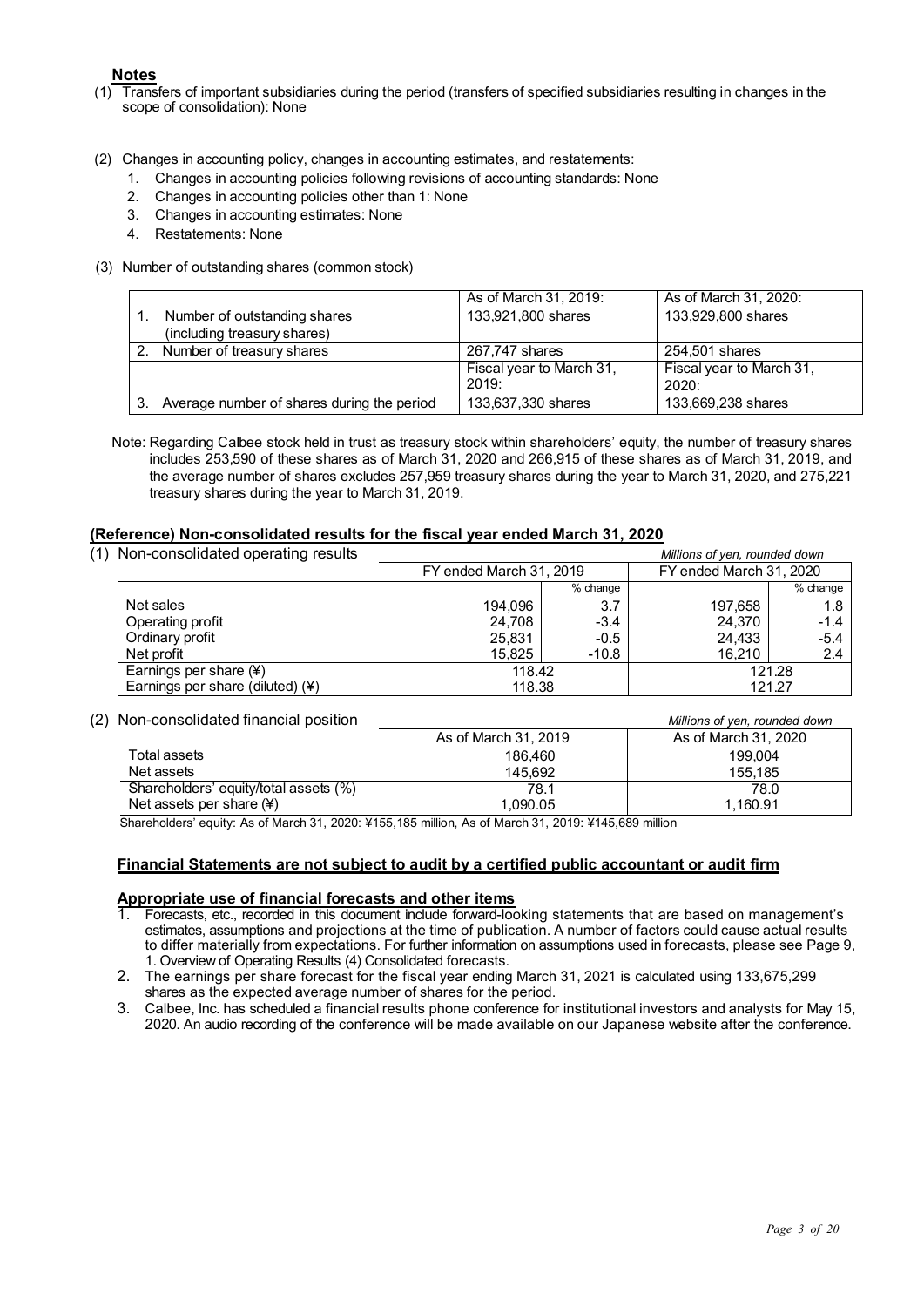#### **Contents**

| 1. Overview of operating results                                                             |     |
|----------------------------------------------------------------------------------------------|-----|
|                                                                                              | 5   |
|                                                                                              | 9   |
|                                                                                              | 9   |
|                                                                                              | 9   |
| 2. Basic policy for profit distribution and dividends for fiscal year to March 2020 and 2021 | 10  |
| 3. Basic approach to selection of accounting standards                                       | 10  |
| 4. Consolidated financial statements and key notes                                           |     |
|                                                                                              | 11  |
|                                                                                              | -13 |
|                                                                                              | 15  |
|                                                                                              | 17  |
|                                                                                              | 19  |
|                                                                                              | 19  |
|                                                                                              | 19  |
|                                                                                              | 19  |
|                                                                                              | -20 |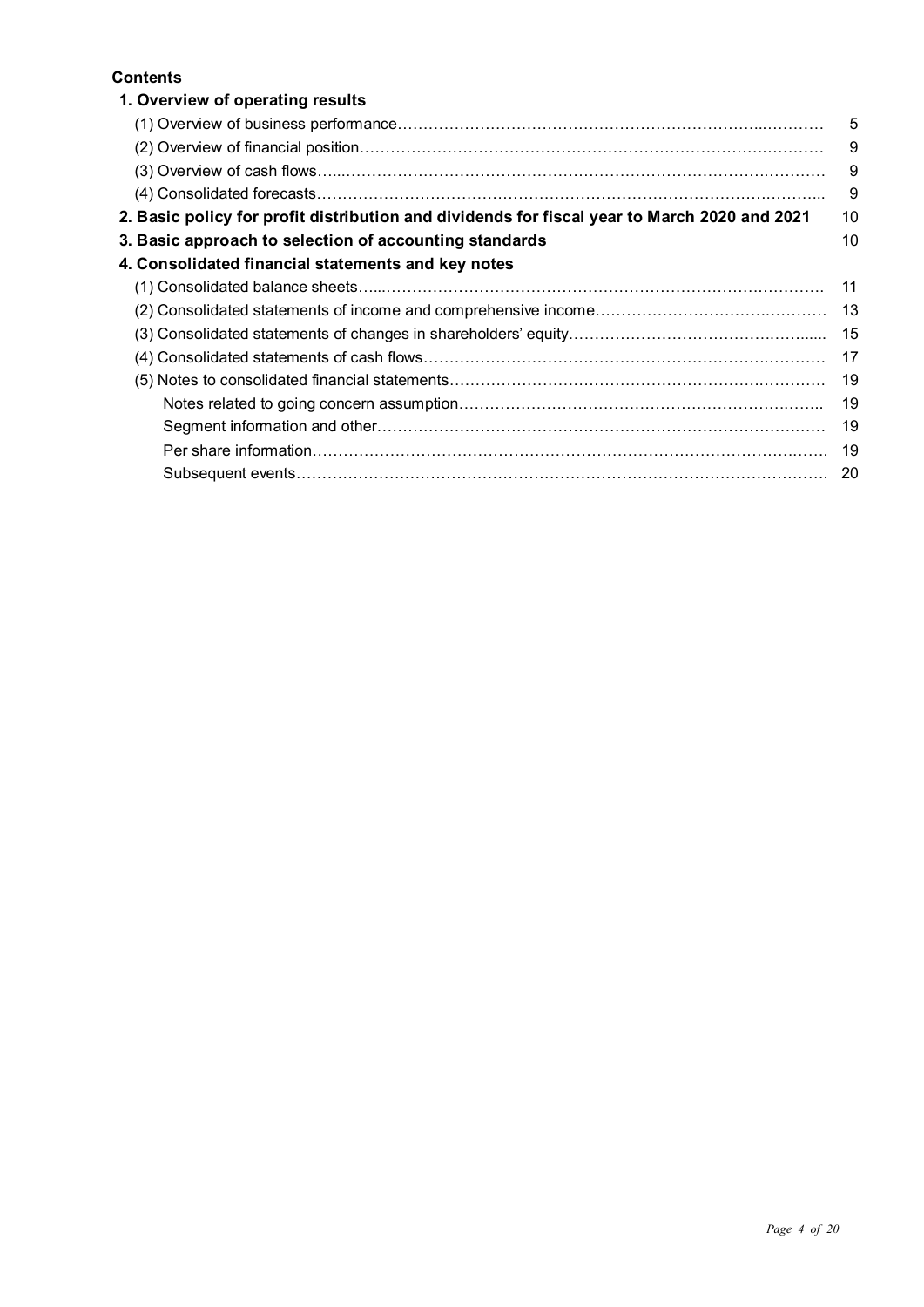#### **1. Overview of operating results**

#### **(1) Overview of business performance**

(All comparisons are with the same period of the previous fiscal year, unless stated otherwise.)

During the fiscal year ended March 2020, in the global economy, in addition to the U.S.-China trade war and the slowdown of the Chinese economy, the opacity about the direction of the economy increased rapidly affected by the worldwide expansion of new coronavirus infections that began in 2020. During the Japanese economy was on a moderate recovery trend in 2019, an impact of the consumption tax hike that began in October on a consumer behavior was seen. After that, the New Year has come and the expansion of new coronavirus infections significantly reduced the demand from inbound tourism and brought voluntary restrictions on outing, and these began to have impacts on corporate performance. On the other hand, in the food industry, changes in consumption behavior occurred, such as stockpiling preserved foods and increasing consumption of foods at home with restrictions on outings. Because of these circumstances in domestic and overseas, in the Calbee group, the number of sales of gift products and the number of visitors to the company-owned stores decreased from the fourth quarter of this fiscal year. However, there were no significant impacts in the financial results for this fiscal year due to offset by the increased consumption of foods at home.

In May 2019, we formulated long-term vision (the vision for 2030) and the five-year medium-term business plan (from the fiscal year ending March 2020 to March 2024). Under the core policy of "transformation and challenge toward achieving the next generation growth", we implement six key initiatives as follows:

- 1: Existing domestic business: Create new value and realize high profit
- 2: Overseas business: Establish revenue-generating bases in 4 key regions
- 3: New businesses: Establish businesses in new food areas
- 4: Management base: Reform base to support global management and sustainable growth
- 5: Co-creation with society: Achieve a sustainable society
- 6: Collaboration with PepsiCo: Strengthen collaboration with PepsiCo.

In the domestic business, we conducted price hike and content standard revisions for some snack products against the background of rising costs such as distribution costs and raw material costs. We also strengthened our product lineup by launching new texture variants potato chips that meet diverse consumer needs. In cereal foods, we launched new brand focused on functional benefits to develop new customer base. In February 2020, in order to enter the sweet potato business, we concluded a stock purchase agreement to acquire shares of Potato Kaitsuka Co. Ltd., which is engaged in the processing and wholesaling of sweet potatoes and the direct sales of baked sweet potatoes and other products (consolidated in April 2020). We will strive for expansion of the sweet potato business by leveraging synergies with our expertise in potato.

In overseas business, we focused on business expansion to establish revenue-generating bases in the 4 key regions of North America, Greater China, the United Kingdom and Indonesia. In North America, we acquired Warnock Food Products, Inc (hereafter referred to as "Warnock"), a U.S. contracted savory snack manufacturer, in October 2019 in order to strengthen product development capability and expansion our snack product portfolio in the U.S. In Greater China, we strengthened sales activities of cereal and snack foods in e-commerce. Moreover, in January 2020, we established Calbee (China) Co., Ltd. to strengthen our sales structure and further penetrate Calbee brand with expansion sales channels for retail stores in China. In the UK, we integrated Seabrook Crisps Limited (hereafter referred to as "Seabrook"), which was acquired in the previous fiscal year, and Calbee (UK) Ltd, an existing subsidiary in the UK, to strengthen management base and pursue cost reduction. In Indonesia, we launched new products for expansion of selling potato chips.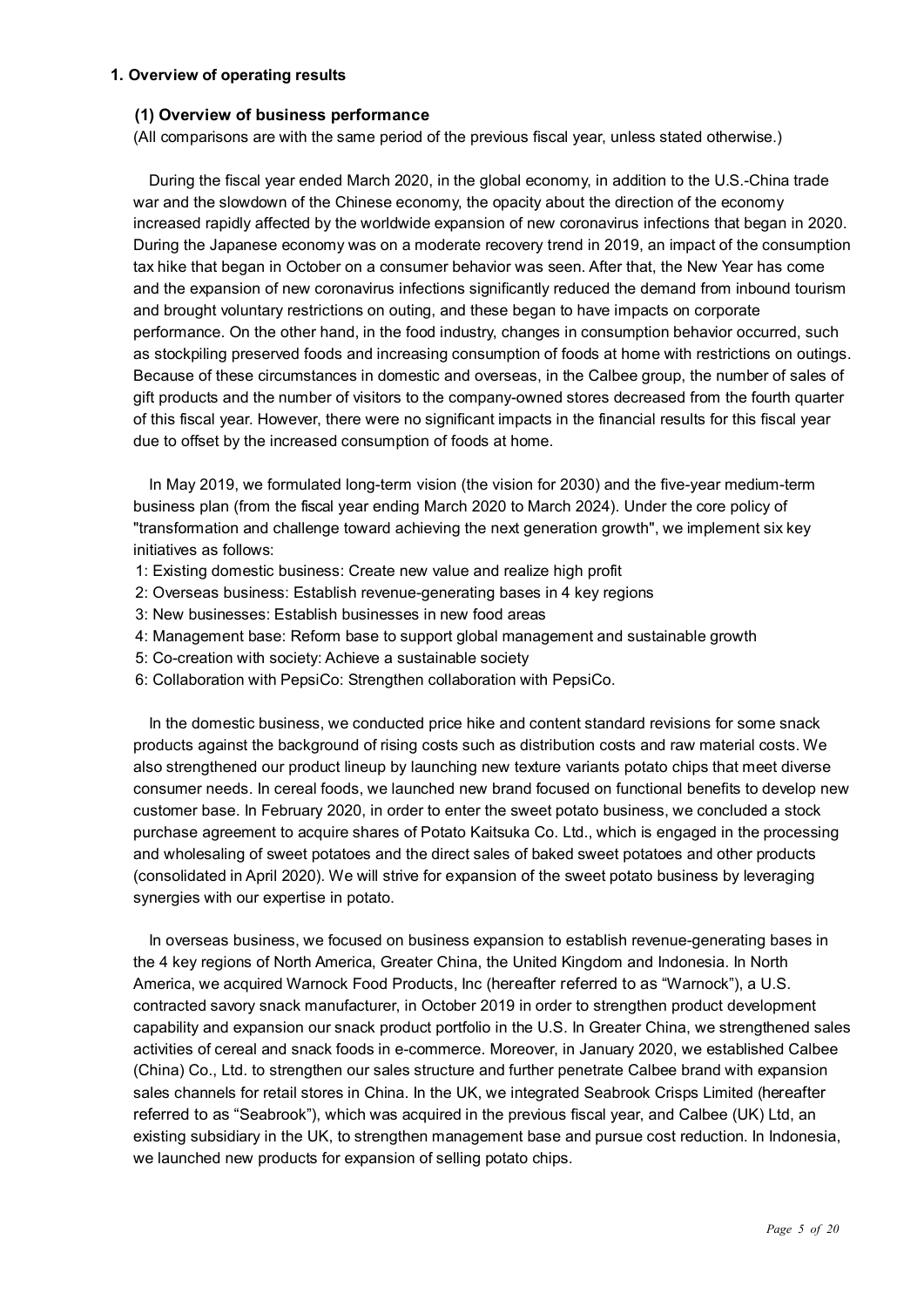Consolidated net sales for the fiscal year ended March 2020 increased 2.9% to ¥255,938 million. Operating profit increased 2.6% to ¥27,664 million, and operating margin remained year on year at 10.8%. Despite rising distribution costs and packaging costs in the domestic business, both the effect on price hike for domestic snack foods and the increases in sales in domestic and overseas businesses contributed to increase in operating profit. Ordinary profit decreased 0.1% to ¥27,391 million, mainly due to a foreign exchange loss of ¥445 million. Profit attributable to owners of the parent decreased 9.7% to ¥17,539 million, due to the recording of ¥1,639 million impairment loss on domestic and overseas facilities, in addition to the recording of ¥2,378 million gain on sales of shares of subsidiaries and associates under extraordinary income resulting from transfer of shares of a consolidated subsidiary in the previous fiscal year.

| Millions of yen, rounded down |                            |       |                            |               |                  |                                |
|-------------------------------|----------------------------|-------|----------------------------|---------------|------------------|--------------------------------|
|                               | FY ended<br>March 31, 2019 |       | FY ended<br>March 31, 2020 |               | Growth in<br>yen | Growth on<br>local<br>currency |
|                               | Amount                     | %     | Amount                     | $\frac{0}{0}$ |                  | basis                          |
| Domestic sales                | 208,193                    | 83.7  | 210,470                    | 82.2          | $+1.1%$          | $+1.1%$                        |
| Overseas sales                | 40,461                     | 16.3  | 45,468                     | 17.8          | $+12.4%$         | $+15.8%$                       |
| Total                         | 248,655                    | 100.0 | 255,938                    | 100.0         | $+2.9%$          | $+3.5%$                        |

Results by business are as follows.

| Millions of yen, rounded down                                     |                |         |                |  |  |
|-------------------------------------------------------------------|----------------|---------|----------------|--|--|
|                                                                   | FY ended       |         | FY ended       |  |  |
| <b>Sales</b>                                                      | March 31, 2019 |         | March 31, 2020 |  |  |
|                                                                   | Amount         | Amount  | Growth (%)     |  |  |
| 1) Production and sale of snack and<br>other foods business       | 246,064        | 254,092 | $+3.3$         |  |  |
| Domestic production and sale of<br>snack and other foods business | 205,602        | 208,624 | $+1.5$         |  |  |
| Domestic snack foods                                              | 180,499        | 182,086 | $+0.9$         |  |  |
| Domestic cereals                                                  | 23,817         | 25,157  | $+5.6$         |  |  |
| Other domestic foods                                              | 1,285          | 1,380   | $+7.4$         |  |  |
| Overseas production and sale of<br>snack and other foods business | 40,461         | 45,468  | $+12.4$        |  |  |
| Overseas snack foods                                              | 35,178         | 38,998  | $+10.9$        |  |  |
| Overseas cereals                                                  | 5,283          | 6,469   | $+22.5$        |  |  |
| 2) Other businesses                                               | 2,590          | 1,846   | $-28.7$        |  |  |
| Total                                                             | 248,655        | 255,938 | $+2.9$         |  |  |

1) Production and sale of snack and other foods business

Domestic production and sale of snack and other foods business

・Domestic snack foods:

Sales of domestic snack foods increased year on year. Although sales of the *Potato Chips* subject to price hike declined in this fiscal year, increased sales of *Potato Chips* not to subject to price hike and demand for flour-based snacks contributed to an increase in sales.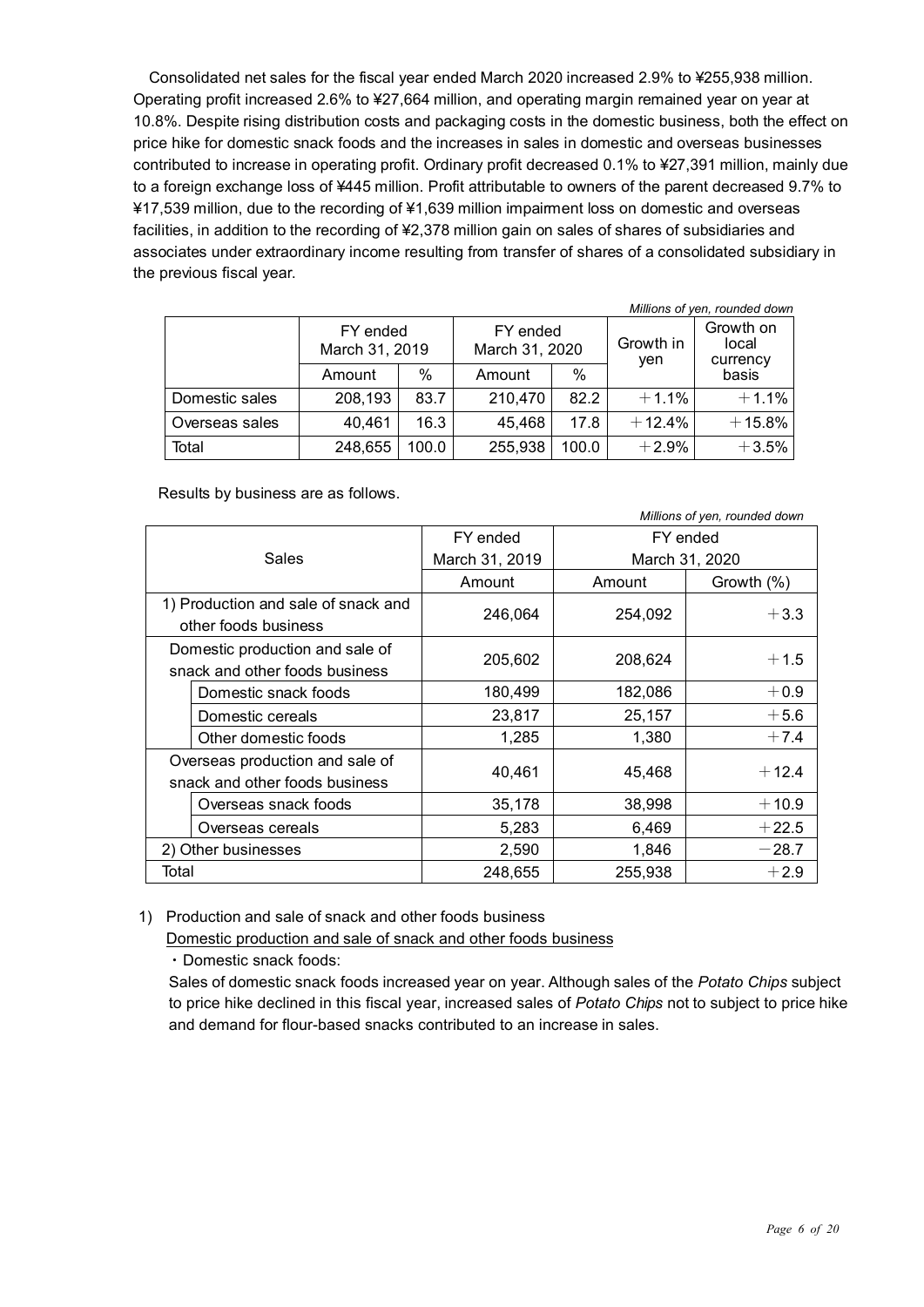Sales of domestic snack foods by product are as follows.

|                             | Millions of yen, rounded down |                |                |            |  |  |  |
|-----------------------------|-------------------------------|----------------|----------------|------------|--|--|--|
|                             |                               | FY ended       |                | FY ended   |  |  |  |
|                             | Sales                         | March 31, 2019 | March 31, 2020 |            |  |  |  |
|                             |                               | Amount         | Amount         | Growth (%) |  |  |  |
|                             | Potato-based snacks           | 133,068        | 133,654        | $+0.4$     |  |  |  |
|                             | <b>Potato Chips</b>           | 84,129         | 86,189         | $+2.4$     |  |  |  |
|                             | Jagarico                      | 37,402         | 36,390         | $-2.7$     |  |  |  |
|                             | Jagabee / Jaga Pokkuru        | 11,537         | 11,075         | $-4.0$     |  |  |  |
|                             | Flour-based snacks            | 20,775         | 21,663         | $+4.3$     |  |  |  |
|                             | Kappa Ebisen                  | 9,705          | 10,069         | $+3.7$     |  |  |  |
|                             | Sapporo Potato, etc.          | 11,069         | 11,594         | $+4.7$     |  |  |  |
| Corn- and bean-based snacks |                               | 15,882         | 15,651         | $-1.5$     |  |  |  |
| Other snacks                |                               | 10,773         | 11,116         | $+3.2$     |  |  |  |
|                             | Domestic snack foods total    | 180,499        | 182,086        | $+0.9$     |  |  |  |

- Sales of potato-based snacks increased year on year. Sales of products not subject to price hike including *Potato Chips Giza-Giza* and other products increased, despite declined sales of regular items including *Usu-Shio-Aji* causing an effect of price hike in this fiscal year. In addition, strengthening our product lineup by launching new texture variants potato chips, such as *Crunch Potato* and *Thin Potato*, contributed to sales. In the *Jagarico* sales, sales of regular items including *Jagarico-salad* were strong, otherwise *Tomorico* and *Edamarico,* which were launched nationwide in the previous fiscal year, declined. Sales of *Jagabee / Jaga Pokkuru* declined year on year. In addition to sluggish sales of *Jagabee*, sales of *Jaga Pokkuru*, a gift product, which had expanded in sales until the third quarter of this fiscal year, slowed sharply due to decline in the demand from inbound tourism caused by the expansion of coronavirus in the fourth quarter and turned decreased.
- Sales of flour-based snacks increased year on year due to increased demand resulting from price hike of *Potato Chips* and the success of product renewals for *Kappa Ebisen* in the fourth quarter.
- Sales of corn- and bean-based snacks decreased year on year due to the impact of the termination of the licensing agreement for Garrett Popcorn Shops.
- Sales of other snacks increased year on year due mainly to an increase in sales of the individual portion snacks *miino*.

・Domestic cereals:

Sales of domestic cereals increased year on year due to growth in both domestic consumption and for retail store in Greater China. Regarding the cereals for domestic consumption, amid sales of *Frugra Less Carbohydrate* remained strong, in the fourth quarter, demand for regular items of *Frugra* increased as preserved foods because consumer behavior changed due to voluntary restrictions on outing with the expansion of coronavirus. In addition, the new bland *Granola +* (*Granola Plus*), which specializes in nutritional supplements, contributed to sales.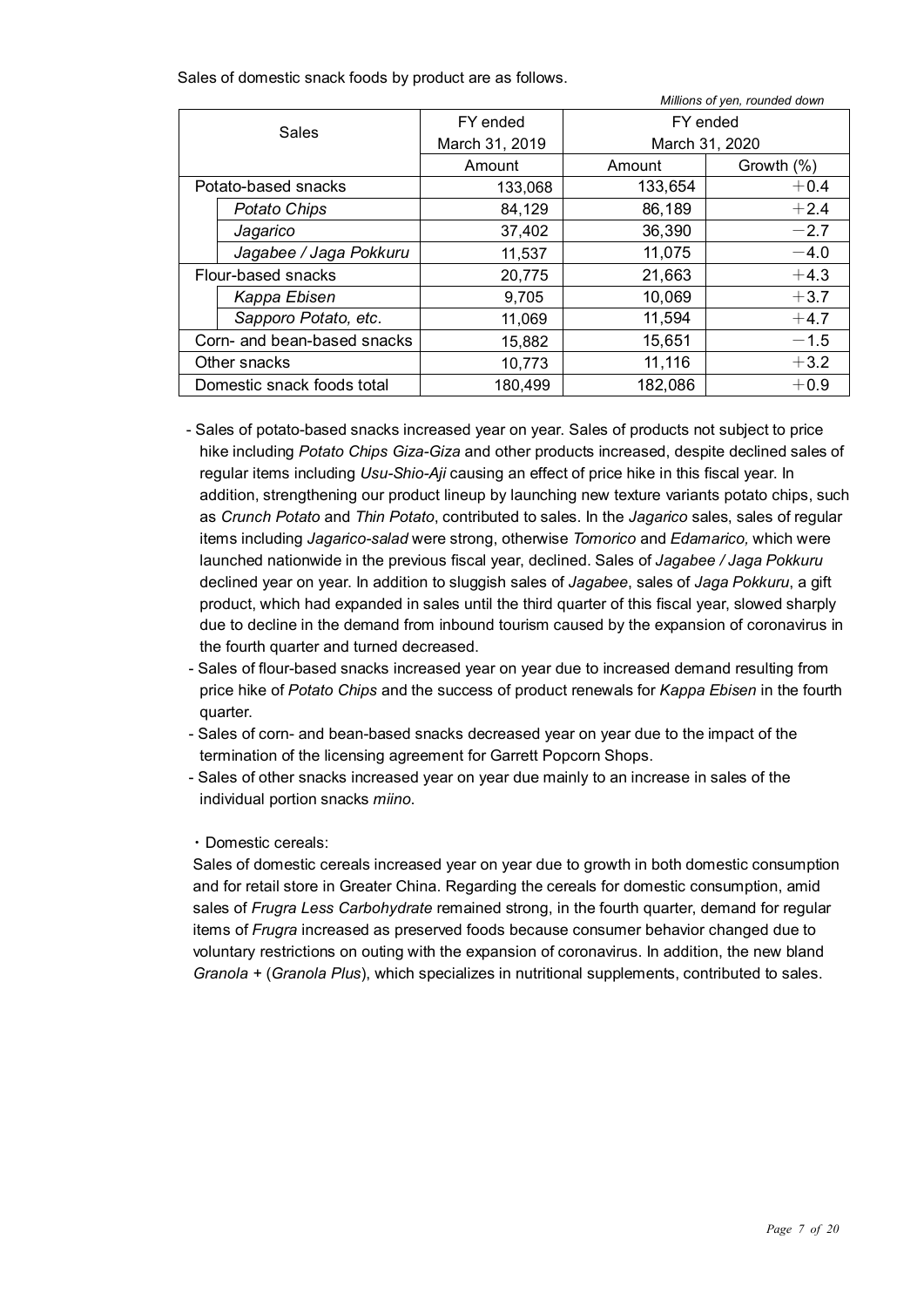#### Overseas production and sale of snack and other foods business

Sales of overseas production and sale of snack and other foods business by region are as follows.

|                                      |                |          | Millions of yen, rounded down |
|--------------------------------------|----------------|----------|-------------------------------|
|                                      | FY ended       | FY ended |                               |
| Sales                                | March 31, 2019 |          | March 31, 2020                |
|                                      | Amount         | Amount   | Growth (%)                    |
| North America                        | 9,941          | 10,576   | $+6.4$                        |
| Greater China*                       | 11,339         | 12,771   | $+12.6$                       |
| United Kingdom                       | 4,193          | 6,047    | $+44.2$                       |
| Indonesia                            | 3,854          | 4,351    | $+12.9$                       |
| Other regions**                      | 11,131         | 11,721   | $+5.3$                        |
| Overseas production and sale of      | 40,461         | 45,468   | $+12.4$                       |
| snack and other foods business total |                |          |                               |

\*Greater China: China, Taiwan and Hong Kong

\*\*Other regions: Korea, Thailand, Singapore, Philippines and Australia

- In North America, sales increased year on year due to the new consolidation of Warnock, the acquired company, in November 2019, despite of a decline in demand for *Harvest Snaps*, a beanbased snack.
- In Greater China, sales increased year on year due to an increase in sales of cereal product *Frugra* and snack foods such as *Jaga Pokkuru* through e-commerce*.*
- In the UK, sales increased significantly year on year supported by sales of potato chips of Seabrook brand, acquired in October 2018.
- In Indonesia, sales increased year on year mainly due to contributions in sales of *Japota*, a new flat-type potato chips.
- In the other regions, sales increased year on year mainly due to sales expansion of *Harvest Snaps* in Australia.

#### 2) Other businesses

Other businesses include logistics and promotional tool sales. Sales decreased year on year due to the transfer of all shares of consolidated subsidiary engaged in the promotional tools business in September 2018.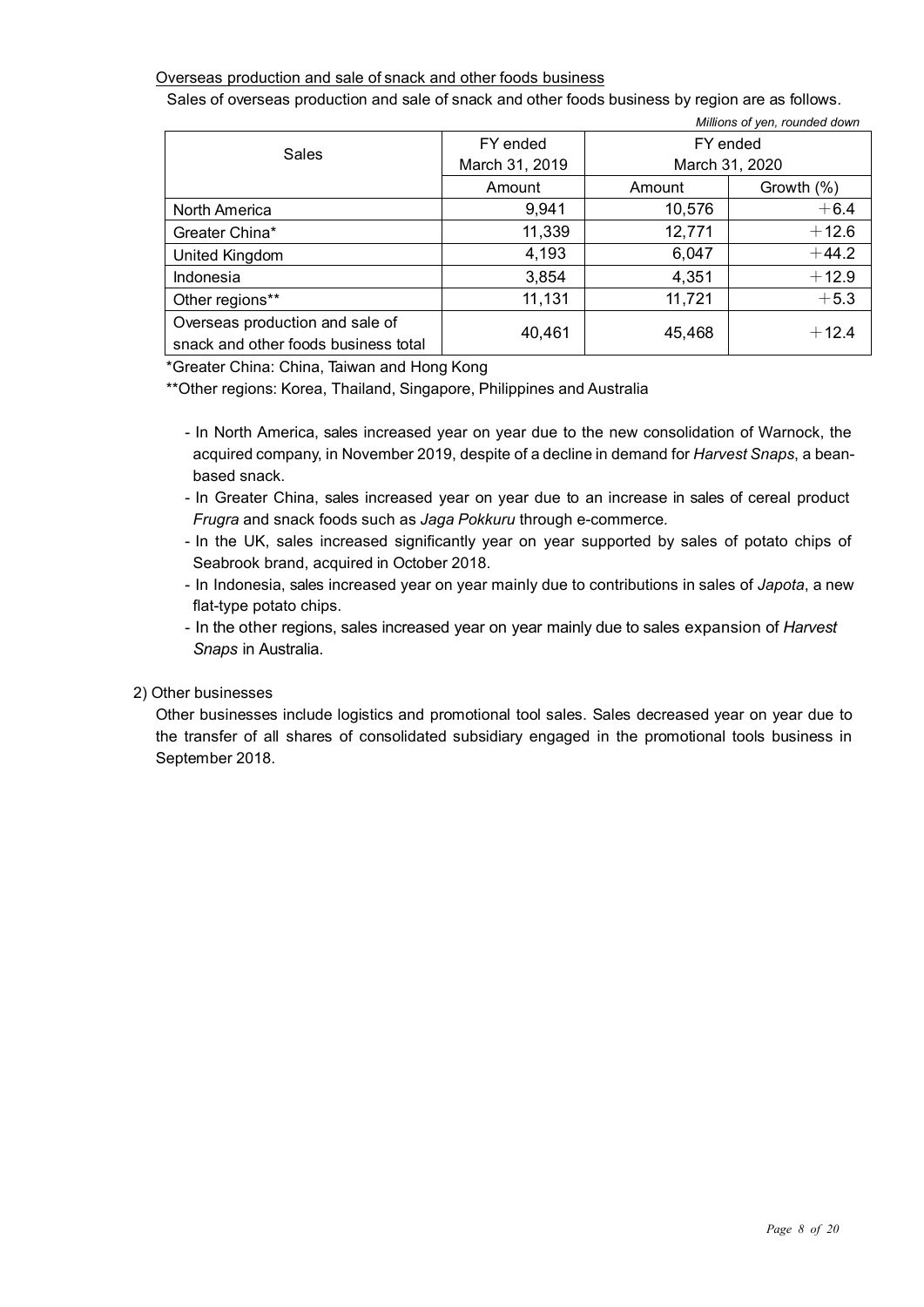#### **(2) Overview of financial position**

(All comparisons are with the end of the previous fiscal year, unless stated otherwise.)

Total assets as of March 31, 2020 were ¥214,967 million, an increase of ¥12,217 million. The primary factors contributing to this outcome were increases in cash and deposits and in goodwill resulting from the acquisition of Warnock.

Liabilities increased ¥3,074 million to ¥45,334 million mainly due to increases in accounts payables. Net assets increased ¥9,142 million to ¥169,632 million mainly due to increase in retained earnings. The shareholders' equity ratio was 75.9%, which remained year on year.

#### **(3) Overview of cash flows**

Cash and cash equivalents as of March 31, 2020 were ¥55,742 million, ¥20,317 million higher than at the end of the previous fiscal year.

#### Cash flows from operating activities

Operating activities resulted in net cash inflow of ¥40,449 million, an increase in cash inflow of ¥12,828 million, due to a decrease in accounts receivables - trade. The decrease in accounts receivables - trade is due to a bank holiday on the last day of the previous fiscal year.

#### Cash flows from investing activities

Investing activities resulted in a net cash outflow of ¥13,462 million, a decrease in cash outflow of ¥14,884 million, mainly due to an increase in inflow from the redemption of investment securities. Purchase of shares of subsidiaries resulting in change in scope of consolidation in this fiscal year is due to acquisition of Warnock.

#### Cash flows from financing activities

Financing activities resulted in a net cash outflow of ¥6,278 million, an increase in cash outflow of ¥51 million, primarily due to an increase in outflow of dividends paid.

#### **(4) Consolidated forecasts**

Based on the medium-term business plan (from the fiscal year ending March 2020 to March 2024) formulated in May 2019, by undertaking transformation and challenges, we will achieve sustainable growth through building a foundation in response to changes in the business environment.

As a business policy for the fiscal year ending March 2021, in the existing domestic businesses, we will promote cost reduction initiatives to ensure the profits of the snack and to expand customer base of cereals. In overseas business, we will develop products tailored to the characteristics of each country's market, and expand sales channel and strengthen promotional activities in order to achieve business expansion in 4 key regions (North America, Greater China, the UK, and Indonesia). In new businesses, we will pursue synergies with Potato Kaitsuka Co. Ltd., which became a consolidated subsidiary in April 2020, to achieve expansion in the sweet potato business.

In the business environment of the fiscal year ending March 2021, the impact of the coronavirus infections has significantly affected the global economy and social life, and the opacity about the future has increased. We forecast that the business environment will also affect our group's business operations in domestic and overseas. In the consolidated forecasts for the fiscal year ending March 2021, we consider forecasted impacts on financial results mainly due to changes in demand at this moment.

In the domestic business, regarding the snack and cereal foods, although there are temporarily increasing demands with voluntary restrictions on outing at this moment, we forecast these temporary demands will be neutral in the future. On the other hand, sales of gift snack products such as *Jaga*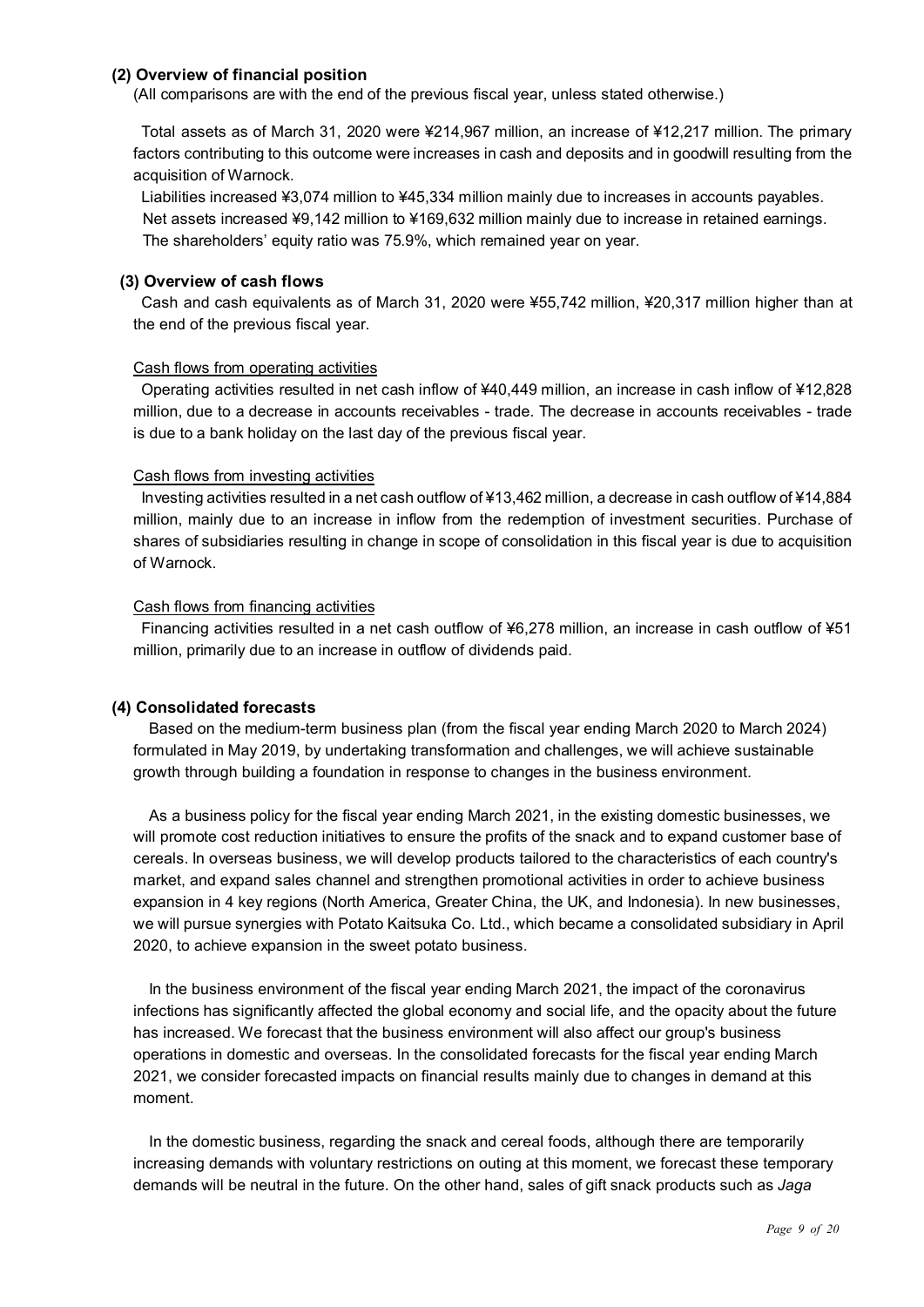*Pokkuru* will significantly decrease due to the decline in the demand from inbound and domestic tourism and the close of the company-owned stores. We forecast this situation will remain for a while, and recover partially toward the end of the fiscal year gradually.

In the overseas business, although there are increasing demands mainly in e-commerce in Greater China at this moment, we forecast these temporary demands will return to neutral. In other regions, demands will decrease impacted by downward of sales activities in retail stores with mainly restrictions on outing.

Based on the above, for the year ending March 2021, we forecast consolidated net sales increasing 5.5% to ¥270,000 million, operating profit decreasing 11.4% to ¥24,500 million, ordinary profit decreasing 12.4% to ¥24,000 million, and profit attributable to owners of parent decreasing 10.5% to ¥15,700 million.

The main exchange rates used as basis for this forecast are  $1USD = 4109$ ,  $1RMB = 415.60$ ,  $1GBP =$ ¥143 and 1IDR = ¥0.0079.

The expected progress of convergence of coronavirus may change depending on the future spread of infections and the extension of regulations in each country. In addition, there would be possibilities that risks we could not forecast at this moment, such as impacts on supply chain mainly due to delay of procurement of raw materials, may appear. Because of these reasons, if any revision of the forecasts is necessary, we will promptly disclose revised forecasts.

#### **2. Basic policy for profit distribution and dividends for fiscal year to March 2020 and 2021**

Calbee recognizes that the distribution of profits to shareholders is an important management matter. Our policy is to consistently and actively distribute profits with a medium-term target consolidated payout ratio of over 40%, while striving to improve our profitability. We will leverage our internal reserves for capital investment and other measures aimed at raising our corporate value.

On the basis of our basic policy and in consideration of our consolidated results and financial position, we plan to pay an annual dividend of ¥50 per share, an increase of ¥2 per share, for the fiscal year ended March 2020 (to be presented at the 71th Annual General Meeting of Shareholders, June 24, 2020). The consolidated payout ratio will be 38.1%.

For the fiscal year ending March 2021, we plan an annual dividend of ¥50 per share, for an effective consolidated payout ratio of 42.6%.

As prescribed by Article 454 Clause 5 of the Companies Act, the Articles of Incorporation stipulate that the Company is able to pay interim dividends. However, a dividend will be paid once annually upon review of certain factors including the annual results.

#### **3. Basic approach to selection of accounting standards**

With the aims of enhancing management of the business and enabling international comparison of financial information in capital markets through the unification of accounting standards, Calbee is considering the adoption of International Financial Reporting Standards (IFRS).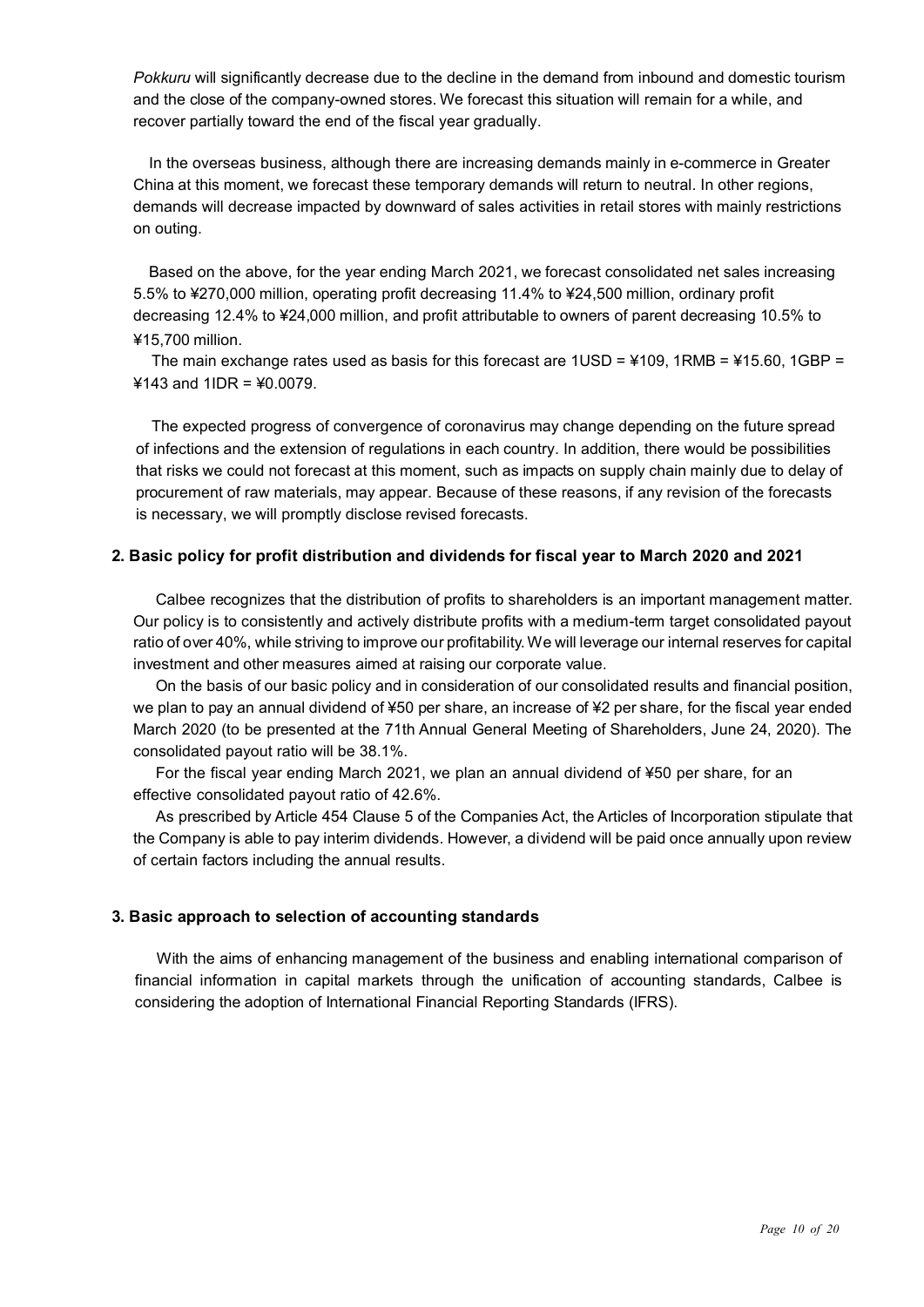#### **4. Consolidated financial statements and key notes**

### **(1) Consolidated balance sheets**

*Millions of yen, rounded down*

|                                        | As of March 31, 2019 As of March 31, 2020 |           |
|----------------------------------------|-------------------------------------------|-----------|
| Assets                                 |                                           |           |
| <b>Current assets</b>                  |                                           |           |
| Cash and deposits                      | 12,992                                    | 42,909    |
| Notes and accounts receivable - trade  | 39,736                                    | 29,718    |
| <b>Securities</b>                      | 42,760                                    | 30,653    |
| Inventories                            | 11,309                                    | 11,205    |
| Other                                  | 5,067                                     | 5,219     |
| Allowance for doubtful accounts        | (8)                                       | (7)       |
| Total current assets                   | 111,858                                   | 119,699   |
| Non-current assets                     |                                           |           |
| Property, plant and equipment          |                                           |           |
| <b>Buildings and structures</b>        | 67,497                                    | 67,341    |
| Accumulated depreciation               | (38, 613)                                 | (39, 358) |
| Buildings and structures, net          | 28,883                                    | 27,983    |
| Machinery, equipment and vehicles      | 102,261                                   | 105,627   |
| Accumulated depreciation               | (72, 450)                                 | (76, 023) |
| Machinery, equipment and vehicles, net | 29,811                                    | 29,604    |
| Land                                   | 11,391                                    | 11,270    |
| Leased assets                          | 538                                       | 879       |
| Accumulated depreciation               | (310)                                     | (433)     |
| Leased assets, net                     | 228                                       | 446       |
| Construction in progress               | 1,224                                     | 1,508     |
| Other                                  | 4,463                                     | 4,547     |
| Accumulated depreciation               | (3, 451)                                  | (3,642)   |
| Other, net                             | 1,012                                     | 905       |
| Total property, plant and equipment    | 72,552                                    | 71,718    |
| Intangible assets                      |                                           |           |
| Goodwill                               | 5,688                                     | 10,953    |
| Other                                  | 2,016                                     | 2,080     |
| Total intangible assets                | 7,704                                     | 13,034    |
| Investments and other assets           |                                           |           |
| Investment securities                  | 2,222                                     | 1,744     |
| Long-term loans receivable             | 240                                       | 180       |
| Deferred tax assets                    | 4,421                                     | 4,826     |
| Retirement benefit asset               | 2,111                                     | 2,061     |
| Other                                  | 1,697                                     | 1,703     |
| Allowance for doubtful accounts        | (59)                                      | (1)       |
| Total investments and other assets     | 10,634                                    | 10,515    |
| Total non-current assets               | 90,891                                    | 95,267    |
| <b>Total assets</b>                    | 202,750                                   | 214,967   |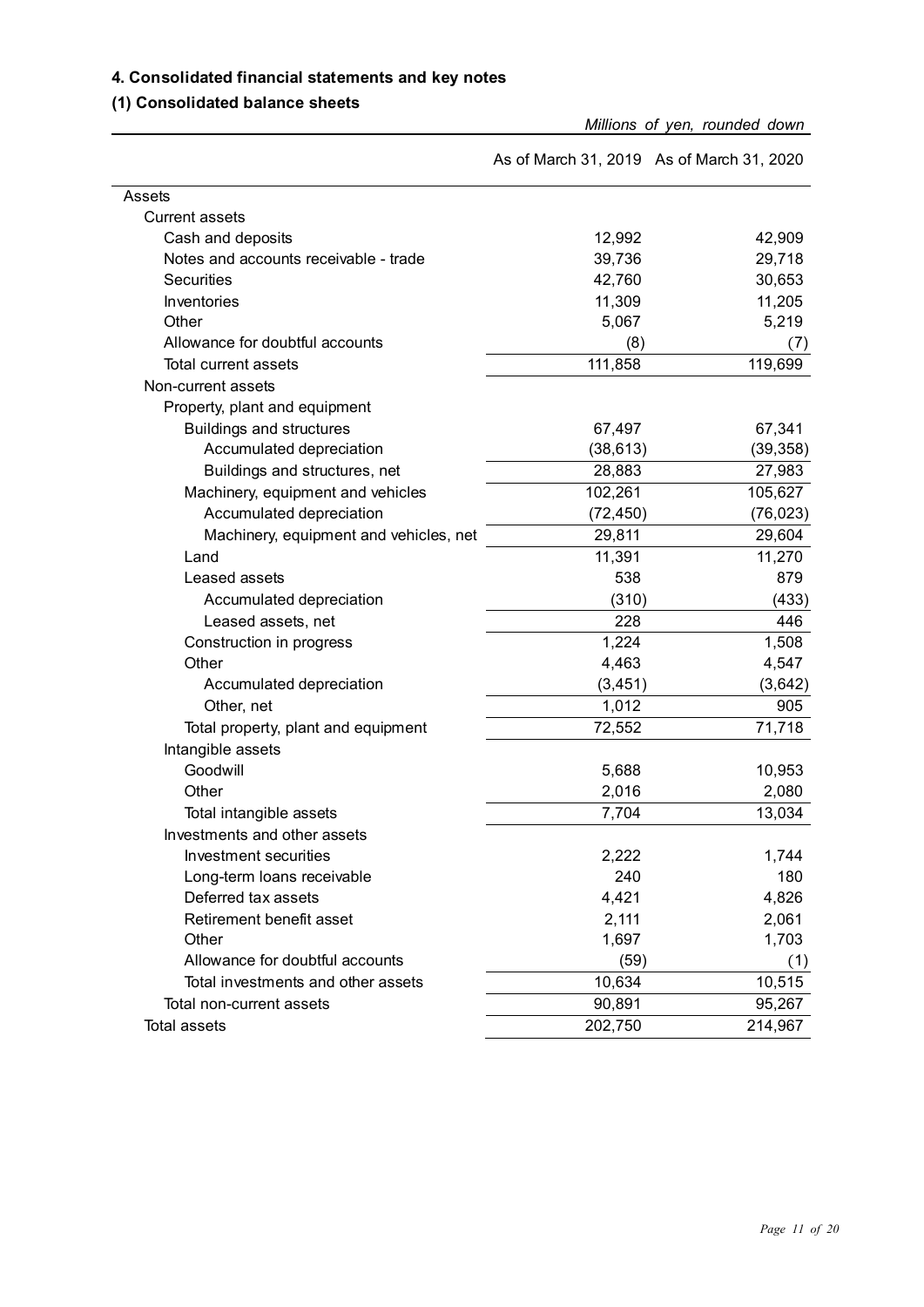As of March 31, 2019 As of March 31, 2020

| Liabilities                                                                 |         |          |
|-----------------------------------------------------------------------------|---------|----------|
| <b>Current liabilities</b>                                                  |         |          |
| Notes and accounts payable - trade                                          | 8,987   | 9,889    |
| Short-term borrowings                                                       | 1,027   | 871      |
| Lease obligations                                                           | 104     | 134      |
| Accounts payable - other                                                    | 5,878   | 7,301    |
| Income taxes payable                                                        | 5,478   | 4,657    |
| Provision for bonuses                                                       | 4,004   | 4,581    |
| Provision for bonuses for directors (and other<br>officers)                 | 67      | 119      |
| Provision for share-based remuneration                                      | 35      | 83       |
| Other                                                                       | 8,459   | 8,995    |
| <b>Total current liabilities</b>                                            | 34,043  | 36,633   |
| Non-current liabilities                                                     |         |          |
| Lease obligations                                                           | 111     | 325      |
| Deferred tax liabilities                                                    | 622     | 367      |
| Provision for retirement benefits for directors<br>(and other officers)     | 286     | 330      |
| Provision for share-based remuneration for<br>directors(and other officers) | 92      | 172      |
| Retirement benefit liability                                                | 6,531   | 6,908    |
| Asset retirement obligations                                                | 522     | 527      |
| Other                                                                       | 49      | 70       |
| Total non-current liabilities                                               | 8,216   | 8,701    |
| <b>Total liabilities</b>                                                    | 42,260  | 45,334   |
| Net assets                                                                  |         |          |
| Shareholders' equity                                                        |         |          |
| Share capital                                                               | 12,044  | 12,046   |
| Capital surplus                                                             | 4,786   | 4,779    |
| Retained earnings                                                           | 137,453 | 148,565  |
| Treasury shares                                                             | (981)   | (933)    |
| Total shareholders' equity                                                  | 153,303 | 164,457  |
| Accumulated other comprehensive income                                      |         |          |
| Valuation difference on available-for-sales<br>securities                   | 467     | 129      |
| Foreign currency translation adjustment                                     | 278     | (833)    |
| Remeasurements of defined benefit plans                                     | (119)   | (511)    |
| Total accumulated other comprehensive income                                | 627     | (1, 215) |
| Share acquisition rights                                                    | 3       |          |
| Non-controlling interests                                                   | 6,555   | 6,390    |
| Total net assets                                                            | 160,490 | 169,632  |
| Total liabilities and net assets                                            | 202,750 | 214,967  |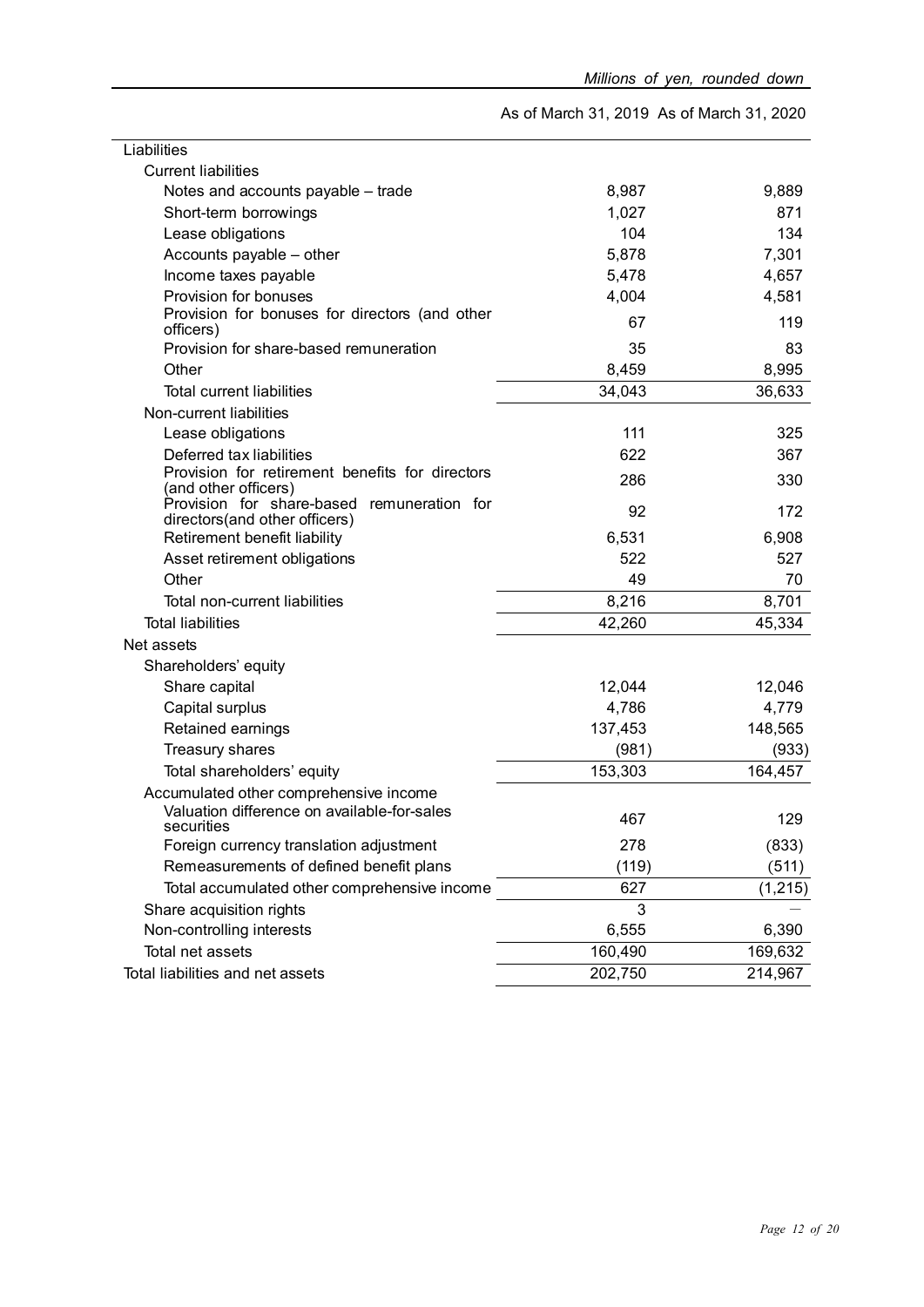#### **(2) Consolidated statements of income and comprehensive income**

#### **Consolidated statements of income**

|                                                                      | Millions of yen, rounded down      |                                    |
|----------------------------------------------------------------------|------------------------------------|------------------------------------|
|                                                                      | April 1, 2018 to<br>March 31, 2019 | April 1, 2019 to<br>March 31, 2020 |
| Net sales                                                            | 248,655                            | 255,938                            |
| Cost of sales                                                        | 137,534                            | 140,852                            |
| Gross profit                                                         | 111,120                            | 115,086                            |
| Selling, general and administrative expenses                         | 84,156                             | 87,422                             |
| Operating profit                                                     | 26,964                             | 27,664                             |
| Non-operating income                                                 |                                    |                                    |
| Interest income                                                      | 117                                | 112                                |
| Dividend income                                                      | 44                                 | 42                                 |
| Share of profit of entities accounted for using equity method        | 1                                  | 11                                 |
| Foreign exchange gains                                               | 406                                |                                    |
| Other                                                                | 281                                | 434                                |
| Total non-operating income                                           | 852                                | 600                                |
| Non-operating expenses                                               |                                    |                                    |
| Interest expenses                                                    | 71                                 | 90                                 |
| Share of loss of entities accounted for using equity method          | 10                                 | 2                                  |
| Foreign exchange losses                                              |                                    | 445                                |
| Depreciation                                                         | 92                                 | 122                                |
| Loss on valuation of inventories                                     | 64                                 | 32                                 |
| Other                                                                | 145                                | 180                                |
| Total non-operating expenses                                         | 384                                | 873                                |
| Ordinary profit                                                      | 27,432                             | 27,391                             |
| Extraordinary income                                                 |                                    |                                    |
| Gain on sales of non-current assets                                  | 36                                 | 9                                  |
| Gain on sales of shares of subsidiaries and associates               | 2,378                              |                                    |
| Gain on sales of investment securities                               | 52                                 | 1                                  |
| Subsidy income                                                       | 106                                | 277                                |
| Gain on reversal of loss on cancellation of outsourcing<br>agreement |                                    | 137                                |
| Gain on liquidation of business                                      | 477                                |                                    |
| Other                                                                | $\overline{2}$                     | 3                                  |
| Total extraordinary income                                           | 3,053                              | 429                                |
| <b>Extraordinary losses</b>                                          |                                    |                                    |
| Loss on sales of non-current assets                                  | 16                                 | 50                                 |
| Loss on retirement of non-current assets                             | 263                                | 221                                |
| Impairment loss                                                      | 839                                | 1,639                              |
| Loss on valuation of investment securities                           |                                    | 18                                 |
| Loss on sales of shares of subsidiaries and associates               | 24                                 |                                    |
| Retirement benefits for directors                                    | 350                                |                                    |
| Loss on sale of businesses                                           | 222                                |                                    |
| Loss on cancellation of outsourcing agreement                        | 211                                |                                    |
| Other                                                                | 87                                 | 147                                |
| Total extraordinary losses                                           | 2,016                              | 2,077                              |
| Profit before income taxes                                           | 28,469                             | 25,743                             |
| Income taxes - current                                               | 9,481                              | 8,925                              |
| Income taxes - deferred                                              | (387)                              | (394)                              |
| Total income taxes                                                   | 9,093                              | 8,531                              |
| Profit                                                               | 19,375                             | 17,212                             |
| Loss attributable to non-controlling interests                       | (53)                               | (327)                              |
| Profit attributable to owners of parent                              | 19,429                             | 17,539                             |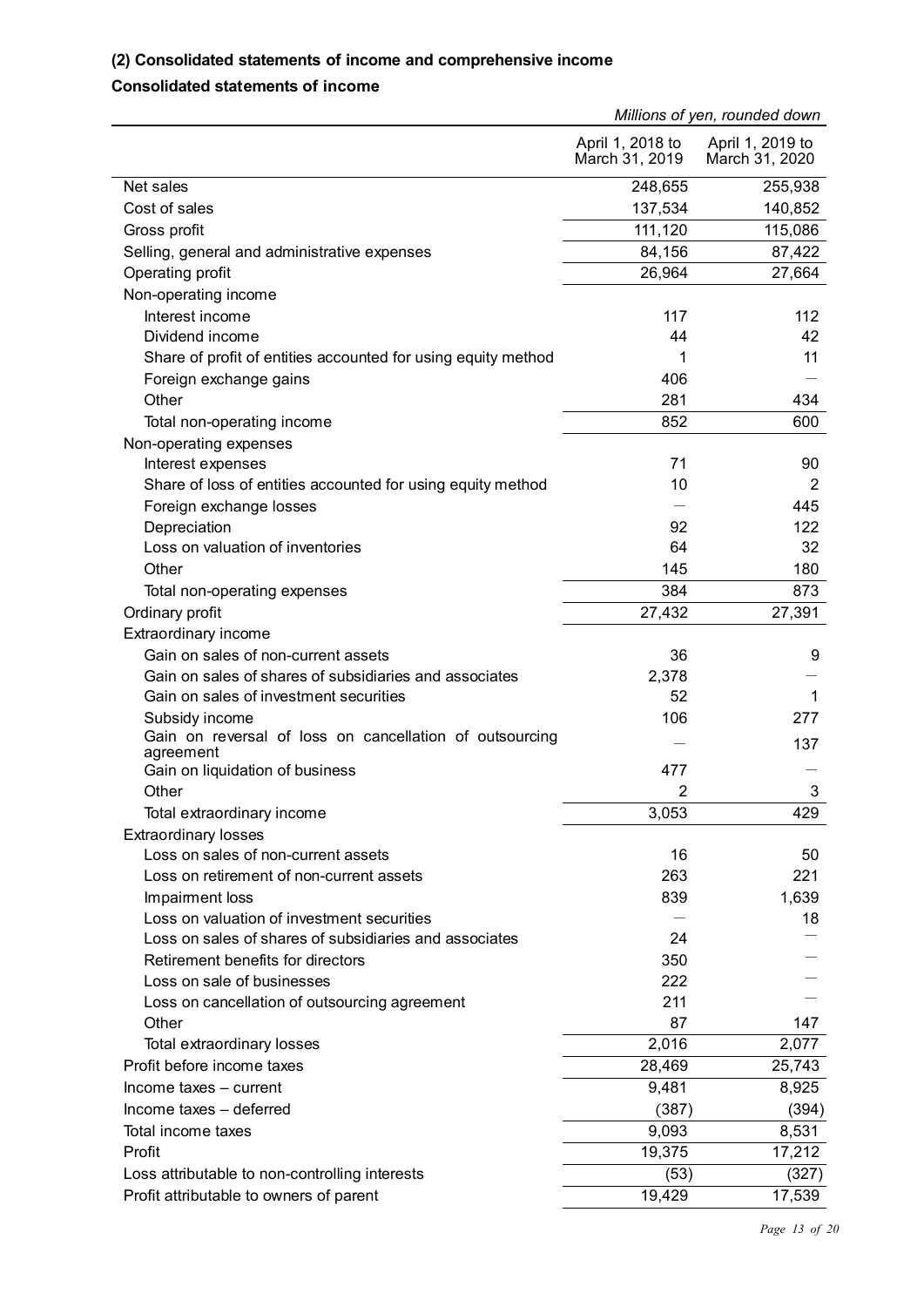#### **Consolidated statements of comprehensive income**

|                                                       | Millions of yen, rounded down      |                                    |  |
|-------------------------------------------------------|------------------------------------|------------------------------------|--|
|                                                       | April 1, 2018 to<br>March 31, 2019 | April 1, 2019 to<br>March 31, 2020 |  |
| Profit                                                | 19,375                             | 17,212                             |  |
| Other comprehensive income                            |                                    |                                    |  |
| Valuation difference on available-for-sale securities | (212)                              | (338)                              |  |
| Foreign currency translation adjustment               | 276                                | (1, 518)                           |  |
| Remeasurements of defined benefit plans, net of tax   | 626                                | (392)                              |  |
| Total other comprehensive income                      | 690                                | (2, 248)                           |  |
| Comprehensive income                                  | 20,066                             | 14,963                             |  |
| Comprehensive income attributable to:                 |                                    |                                    |  |
| Owners of parent                                      | 20.064                             | 15,697                             |  |
| Non-controlling interests                             |                                    | (733)                              |  |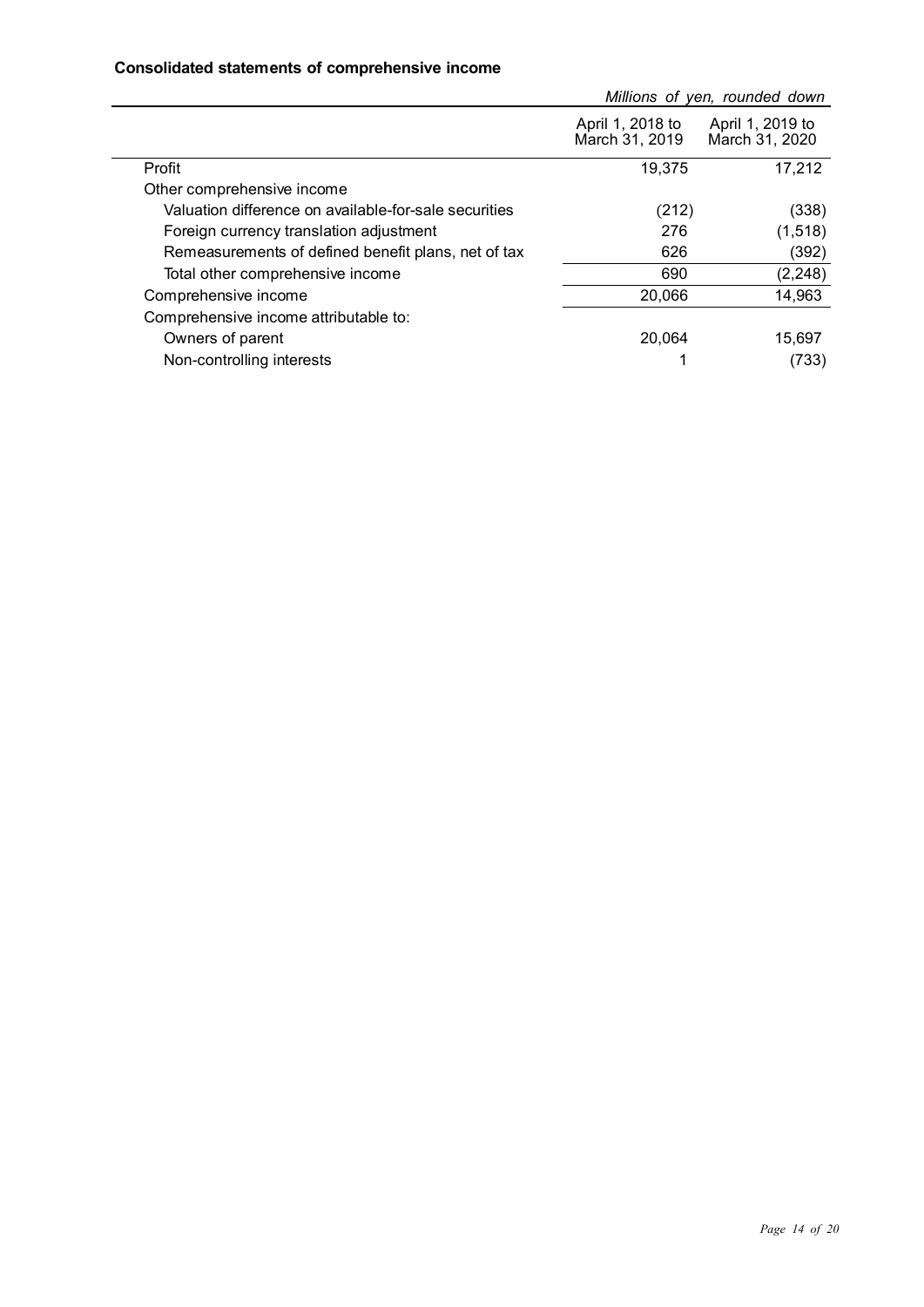#### **(3) Consolidated statements of changes in shareholders' equity**

April 1, 2019 to March 31, 2020

#### *Millions of yen, rounded down*

|                                                                  | Shareholders' equity |                 |                      |                    |                                  |
|------------------------------------------------------------------|----------------------|-----------------|----------------------|--------------------|----------------------------------|
|                                                                  | Share capital        | Capital surplus | Retained<br>earnings | Treasury<br>shares | Total<br>shareholders'<br>equity |
| Balance at beginning of current period                           | 12,044               | 4,786           | 137,453              | (981)              | 153,303                          |
| Changes of items during period                                   |                      |                 |                      |                    |                                  |
| Issuance of new shares – exercise of<br>share acquisition rights |                      | 1               |                      |                    | 3                                |
| Forfeiture of share acquisition rights                           |                      |                 |                      |                    |                                  |
| Dividends of surplus                                             |                      |                 | (6, 428)             |                    | (6, 428)                         |
| Profit attributable to owners of parent                          |                      |                 | 17,539               |                    | 17,539                           |
| Purchase of treasury shares                                      |                      |                 |                      | (0)                | (0)                              |
| Disposal of treasury shares                                      |                      |                 |                      | 47                 | 47                               |
| Purchase of shares of consolidated<br>subsidiaries               |                      | (9)             |                      |                    | (9)                              |
| Net change of items other than<br>shareholders' equity           |                      |                 |                      |                    |                                  |
| Total changes of items during period                             | 1                    | (7)             | 11,111               | 47                 | 11,153                           |
| Balance at end of current period                                 | 12,046               | 4,779           | 148,565              | (933)              | 164,457                          |

|                                                                  |                                                                 |                                                  | Accumulated other comprehensive income        |                                                          |                                |                                  |                     |
|------------------------------------------------------------------|-----------------------------------------------------------------|--------------------------------------------------|-----------------------------------------------|----------------------------------------------------------|--------------------------------|----------------------------------|---------------------|
|                                                                  | Valuation<br>difference on<br>available-for-<br>sale securities | Foreign<br>currency<br>translation<br>adjustment | Remeasurements<br>of defined benefit<br>plans | Total<br>accumulated<br>other<br>comprehensive<br>income | Share<br>acquisition<br>rights | Non-<br>controlling<br>interests | Total net<br>assets |
| Balance at beginning of current period                           | 467                                                             | 278                                              | (119)                                         | 627                                                      | 3                              | 6.555                            | 160,490             |
| Changes of items during period                                   |                                                                 |                                                  |                                               |                                                          |                                |                                  |                     |
| Issuance of new shares – exercise of<br>share acquisition rights |                                                                 |                                                  |                                               |                                                          | (0)                            |                                  | 3                   |
| Forfeiture of share acquisition rights                           |                                                                 |                                                  |                                               |                                                          | (3)                            |                                  | (3)                 |
| Dividends of surplus                                             |                                                                 |                                                  |                                               |                                                          |                                |                                  | (6, 428)            |
| Profit attributable to owners of parent                          |                                                                 |                                                  |                                               |                                                          |                                |                                  | 17,539              |
| Purchase of treasury shares                                      |                                                                 |                                                  |                                               |                                                          |                                |                                  | (0)                 |
| Disposal of treasury shares                                      |                                                                 |                                                  |                                               |                                                          |                                |                                  | 47                  |
| Purchase of shares of consolidated<br>subsidiaries               |                                                                 |                                                  |                                               |                                                          |                                |                                  | (9)                 |
| Net change of items other than<br>shareholders' equity           | (338)                                                           | (1, 111)                                         | (392)                                         | (1,842)                                                  |                                | (165)                            | (2,007)             |
| Total changes of items during period                             | (338)                                                           | (1, 111)                                         | (392)                                         | (1,842)                                                  | (3)                            | (165)                            | 9,142               |
| Balance at end of current period                                 | 129                                                             | (833)                                            | (511)                                         | (1,215)                                                  |                                | 6.390                            | 169,632             |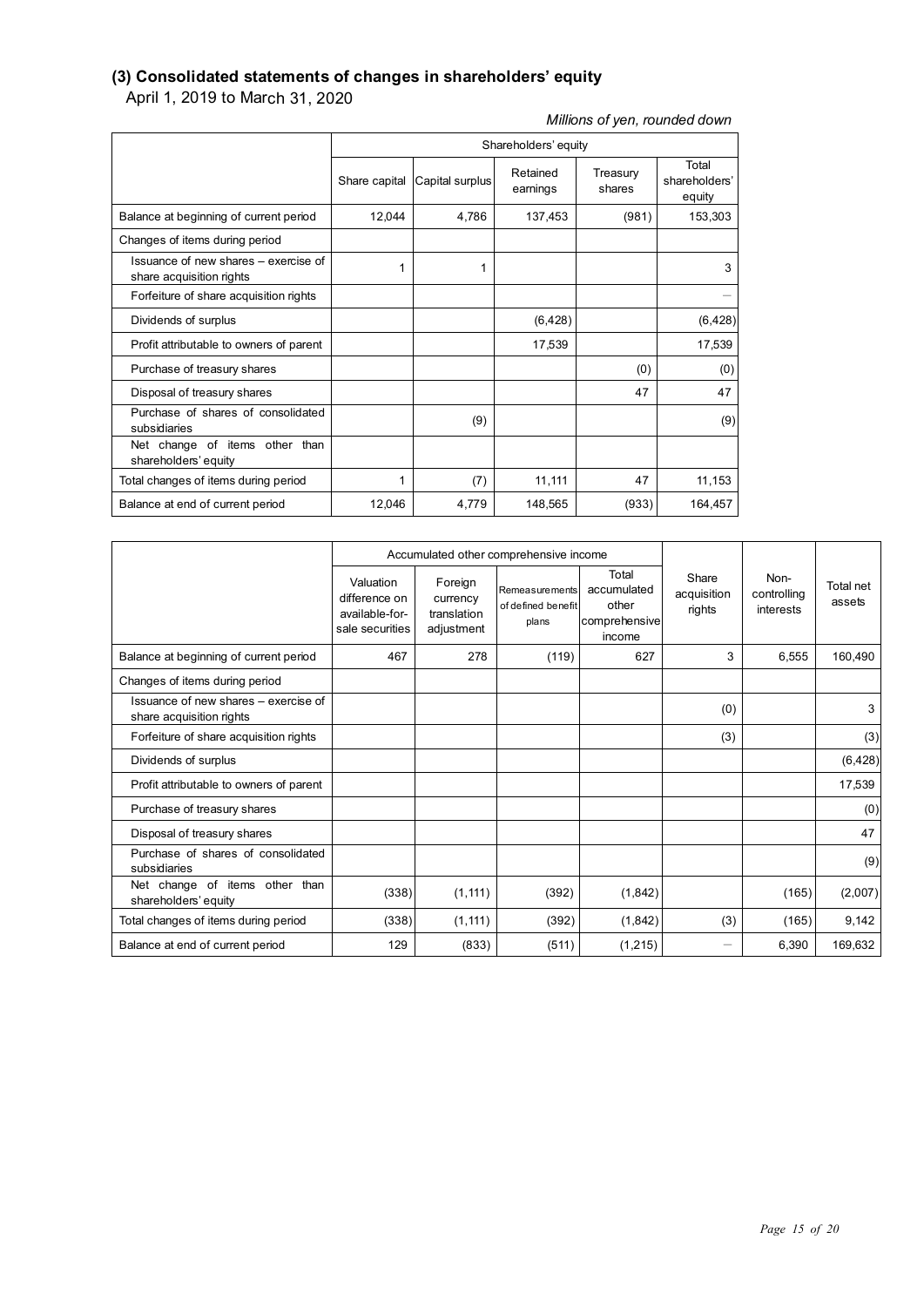#### April 1, 2018 to March 31, 2019

#### *Millions of yen, rounded down*

|                                                                  | Shareholders' equity |                               |                      |                    |                                  |
|------------------------------------------------------------------|----------------------|-------------------------------|----------------------|--------------------|----------------------------------|
|                                                                  |                      | Share capital Capital surplus | Retained<br>earnings | Treasury<br>shares | Total<br>shareholders'<br>equity |
| Balance at beginning of current period                           | 12,033               | 4,775                         | 123,647              | (1,073)            | 139,383                          |
| Changes of items during period                                   |                      |                               |                      |                    |                                  |
| Issuance of new shares - exercise of<br>share acquisition rights | 10                   | 10                            |                      |                    | 21                               |
| Forfeiture of share acquisition rights                           |                      |                               |                      |                    |                                  |
| Dividends of surplus                                             |                      |                               | (5,622)              |                    | (5,622)                          |
| Profit attributable to owners of parent                          |                      |                               | 19,429               |                    | 19,429                           |
| Purchase of treasury shares                                      |                      |                               |                      |                    |                                  |
| Disposal of treasury shares                                      |                      |                               |                      | 91                 | 91                               |
| Purchase of shares of consolidated<br>subsidiaries               |                      |                               |                      |                    |                                  |
| Net change of items other than<br>shareholders' equity           |                      |                               |                      |                    |                                  |
| Total changes of items during period                             | 10                   | 10                            | 13,806               | 91                 | 13,920                           |
| Balance at end of current period                                 | 12,044               | 4,786                         | 137,453              | (981)              | 153,303                          |

|                                                                  |                                                                 | Accumulated other comprehensive income           |                                               |                                                          |                                |                                  |                     |
|------------------------------------------------------------------|-----------------------------------------------------------------|--------------------------------------------------|-----------------------------------------------|----------------------------------------------------------|--------------------------------|----------------------------------|---------------------|
|                                                                  | Valuation<br>difference on<br>available-for-<br>sale securities | Foreign<br>currency<br>translation<br>adjustment | Remeasurements<br>of defined benefit<br>plans | Total<br>accumulated<br>other<br>comprehensive<br>income | Share<br>acquisition<br>rights | Non-<br>controlling<br>interests | Total net<br>assets |
| Balance at beginning of current period                           | 680                                                             | 57                                               | (745)                                         | (7)                                                      | 7                              | 7,284                            | 146,667             |
| Changes of items during period                                   |                                                                 |                                                  |                                               |                                                          |                                |                                  |                     |
| Issuance of new shares – exercise of<br>share acquisition rights |                                                                 |                                                  |                                               |                                                          | (3)                            |                                  | 18                  |
| Forfeiture of share acquisition rights                           |                                                                 |                                                  |                                               |                                                          |                                |                                  |                     |
| Dividends of surplus                                             |                                                                 |                                                  |                                               |                                                          |                                |                                  | (5,622)             |
| Profit attributable to owners of parent                          |                                                                 |                                                  |                                               |                                                          |                                |                                  | 19,429              |
| Purchase of treasury shares                                      |                                                                 |                                                  |                                               |                                                          |                                |                                  |                     |
| Disposal of treasury shares                                      |                                                                 |                                                  |                                               |                                                          |                                |                                  | 91                  |
| Purchase of shares of consolidated<br>subsidiaries               |                                                                 |                                                  |                                               |                                                          |                                |                                  |                     |
| Net change of items other than<br>shareholders' equity           | (212)                                                           | 220                                              | 626                                           | 634                                                      |                                | (729)                            | (94)                |
| Total changes of items during period                             | (212)                                                           | 220                                              | 626                                           | 634                                                      | (3)                            | (729)                            | 13,822              |
| Balance at end of current period                                 | 467                                                             | 278                                              | (119)                                         | 627                                                      | 3                              | 6,555                            | 160,490             |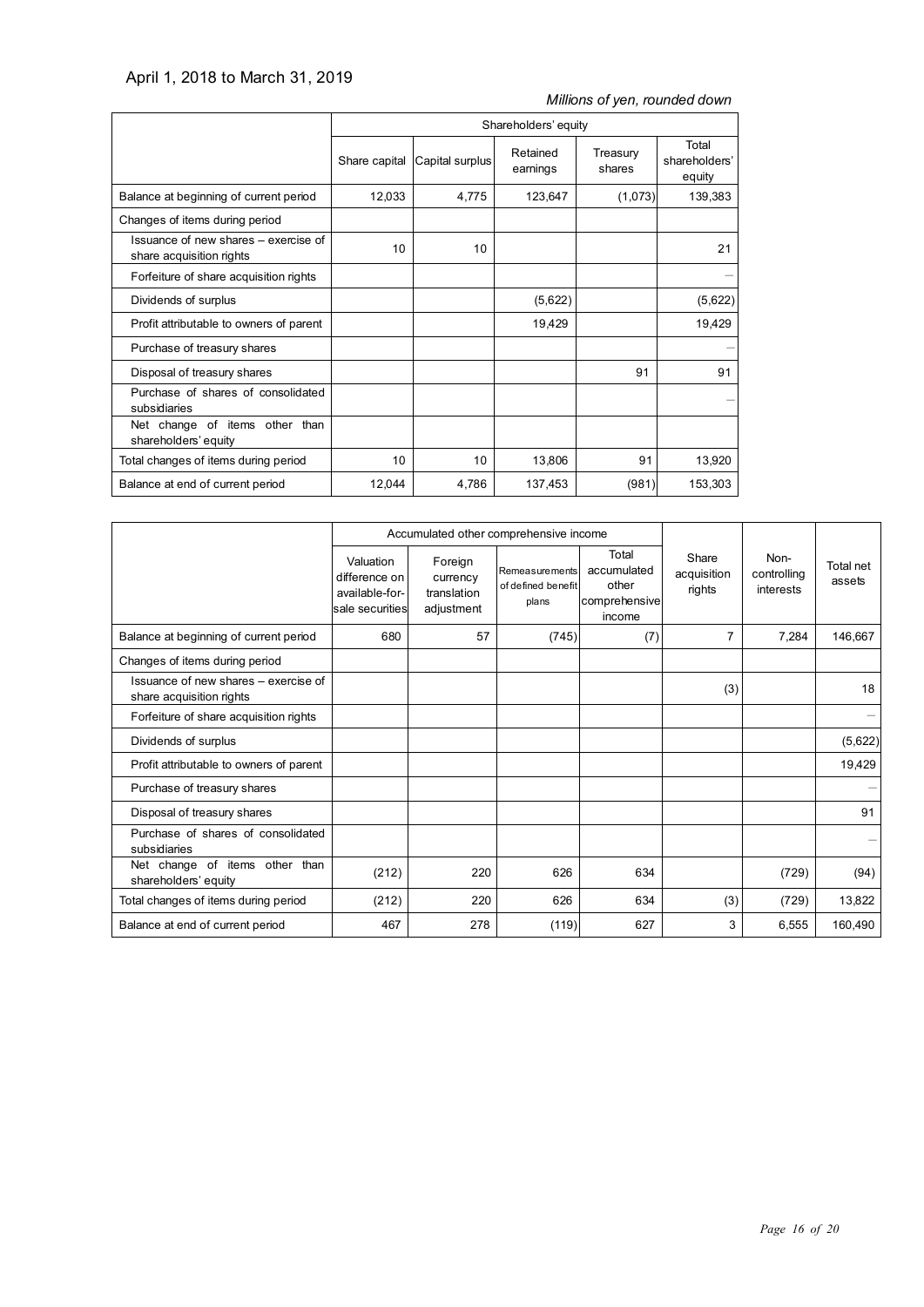#### **(4) Consolidated statements of cash flows**

|                                                                                                |                                    | Millions of yen, rounded down      |
|------------------------------------------------------------------------------------------------|------------------------------------|------------------------------------|
|                                                                                                | April 1, 2018 to<br>March 31, 2019 | April 1, 2019 to<br>March 31, 2020 |
| Cash flows from operating activities                                                           |                                    |                                    |
| Profit before income taxes                                                                     | 28,469                             | 25,743                             |
| Depreciation                                                                                   | 8,023                              | 8,449                              |
| Impairment loss                                                                                | 839                                | 1,639                              |
| Amortization of goodwill                                                                       | 758                                | 714                                |
| Increase (decrease) in allowance for doubtful accounts                                         | (14)                               | (57)                               |
| Increase (decrease) in provision for bonuses                                                   | 285                                | 578                                |
| Increase (decrease) in provision for bonuses for directors<br>(and other officers)             | (32)                               | 56                                 |
| provision<br>for<br>share-based<br>(decrease)<br>in<br>Increase<br>remuneration                | 33                                 | 88                                 |
| provision for<br>share-based<br>(decrease)<br>in<br>Increase<br>remuneration for directors     |                                    | 87                                 |
| Increase (decrease) in retirement benefit liability                                            | 49                                 | (111)                              |
| Decrease (increase) in retirement benefit asset                                                | 5                                  | 2                                  |
| Increase (decrease) in provision for retirement benefits for<br>directors (and other officers) | (146)                              | 43                                 |
| Interest and dividend income                                                                   | (162)                              | (154)                              |
| Interest expenses                                                                              | 71                                 | 90                                 |
| Foreign exchange losses (gains)                                                                | (223)                              | 319                                |
| Gain on liquidation of business                                                                | (477)                              |                                    |
| Subsidy income                                                                                 | (106)                              | (277)                              |
| Share of loss (profit) of entities accounted for using equity<br>method                        | 8                                  | (9)                                |
| Loss (gain) on sales of investment securities                                                  | (2, 405)                           | (1)                                |
| Loss (gain) on valuation of investment securities                                              |                                    | 18                                 |
| Loss (gain) on sales of non-current assets                                                     | (20)                               | 41                                 |
| Loss on retirement of non-current assets                                                       | 263                                | 221                                |
| Decrease (increase) in trade receivables                                                       | 914                                | 10,092                             |
| Decrease (increase) in inventories                                                             | (504)                              | 194                                |
| Increase (decrease) in trade payables                                                          | (528)                              | 907                                |
| Increase (decrease) in accounts payable - other                                                | 177                                | 682                                |
| Other, net                                                                                     | 1,484                              | 234                                |
| Subtotal                                                                                       | 36,760                             | 49,592                             |
| Interest and dividend income received                                                          | 149                                | 154                                |
| Interest paid                                                                                  | (71)                               | (88)                               |
| Income taxes paid                                                                              | (9, 218)                           | (9,209)                            |
| Net cash provided by (used in) operating activities                                            | 27,620                             | 40,449                             |
|                                                                                                |                                    |                                    |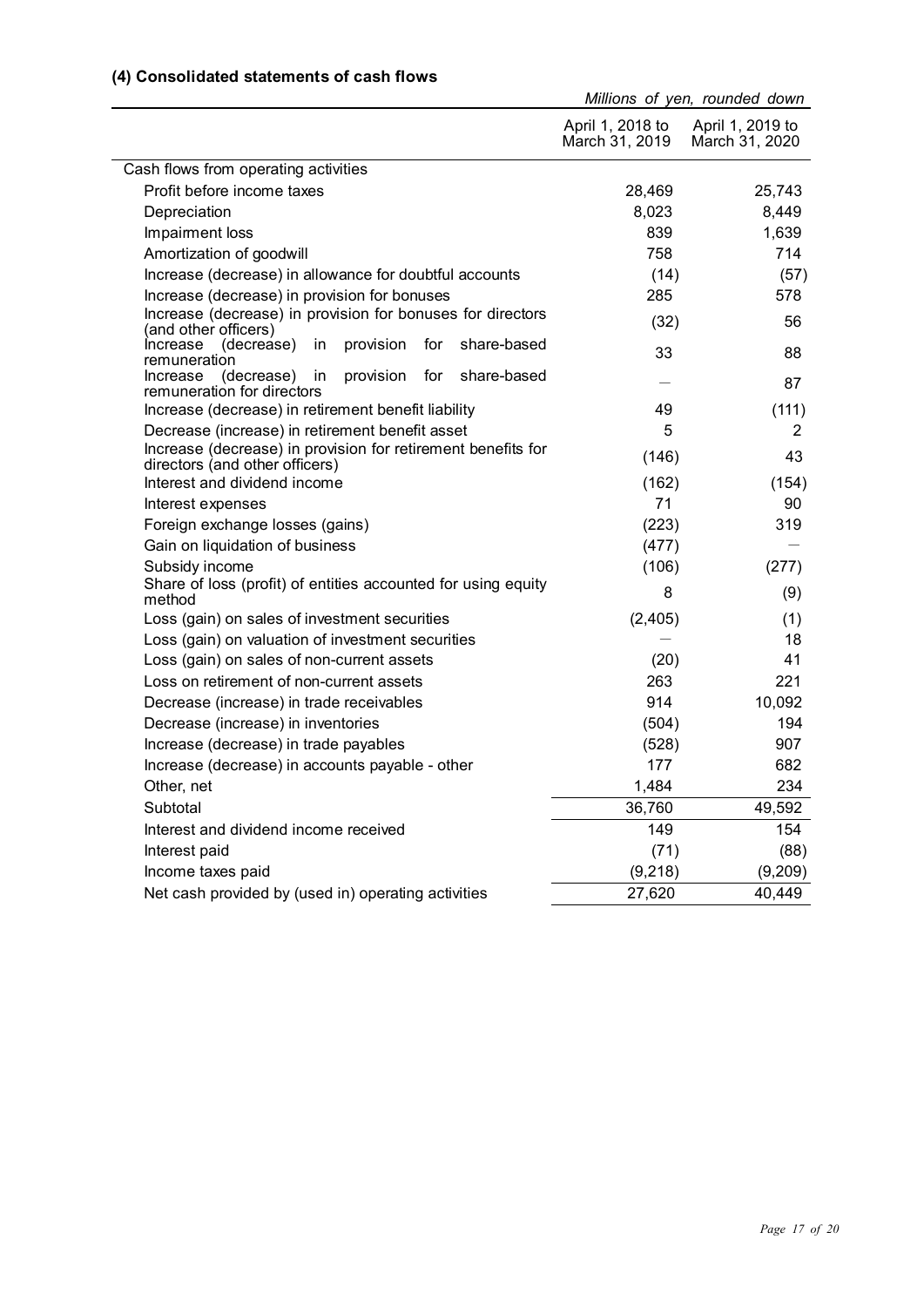|                                                                                                | Millions of yen, rounded down      |                                    |  |
|------------------------------------------------------------------------------------------------|------------------------------------|------------------------------------|--|
|                                                                                                | April 1, 2018 to<br>March 31, 2019 | April 1, 2019 to<br>March 31, 2020 |  |
| Cash flows from investing activities                                                           |                                    |                                    |  |
| Purchase of property, plant and equipment                                                      | (9,390)                            | (8,392)                            |  |
| Proceeds from sales of property, plant and equipment                                           | 235                                | 109                                |  |
| Purchase of intangible assets                                                                  | (555)                              | (612)                              |  |
| Proceeds from sales of intangible assets                                                       | 0                                  |                                    |  |
| Purchase of securities                                                                         | (39, 425)                          | (55,035)                           |  |
| Proceeds from redemption of securities                                                         | 23,826                             | 57,335                             |  |
| Purchase of investment securities                                                              | (45)                               | (15)                               |  |
| Proceeds from sales of investment securities                                                   | 93                                 | 5                                  |  |
| Loan advances                                                                                  | (980)                              | (700)                              |  |
| Collection of loans receivable                                                                 | 2,378                              | 800                                |  |
| Payments into time deposits                                                                    | (730)                              | (2, 253)                           |  |
| Proceeds from withdrawal of time deposits                                                      | 355                                | 2,336                              |  |
| Payments for guarantee deposits                                                                | (89)                               | (99)                               |  |
| Proceeds from refund of guarantee deposits                                                     | 128                                | 89                                 |  |
| Purchase of shares of subsidiaries<br>resulting in change in scope of consolidation            | (7, 351)                           | (7, 305)                           |  |
| Payments for sales of shares of subsidiaries<br>resulting in change in scope of consolidation  | (460)                              |                                    |  |
| Proceeds from sales of shares of subsidiaries<br>resulting in change in scope of consolidation | 3,169                              |                                    |  |
| Proceeds from subsidy income                                                                   | 106                                | 277                                |  |
| Other, net                                                                                     | 387                                | (2)                                |  |
| Net cash provided by (used in) investing activities                                            | (28, 347)                          | (13, 462)                          |  |
| Cash flows from financing activities                                                           |                                    |                                    |  |
| Net increase (decrease) in short-term borrowings                                               | (509)                              | (11)                               |  |
| Purchase of treasury shares                                                                    |                                    | (0)                                |  |
| Proceeds from exercise of employee share options                                               | 18                                 | 3                                  |  |
| Proceeds from share issuance to non-controlling<br>shareholders                                |                                    | 323                                |  |
| Dividends paid                                                                                 | (5,621)                            | (6, 425)                           |  |
| Dividends paid to non-controlling interests                                                    | (10)                               | (11)                               |  |
| Repayments of lease obligations                                                                | (104)                              | (156)                              |  |
| Net cash provided by (used in) financing activities                                            | (6, 227)                           | (6, 278)                           |  |
| Effect of exchange rate change on cash and<br>cash equivalents                                 | 184                                | (390)                              |  |
| Net increase (decrease) in cash and cash equivalents                                           | (6, 769)                           | 20,317                             |  |
| Cash and cash equivalents at beginning of period                                               | 42,195                             | 35,425                             |  |
| Cash and cash equivalents at end of period                                                     | 35,425                             | 55,742                             |  |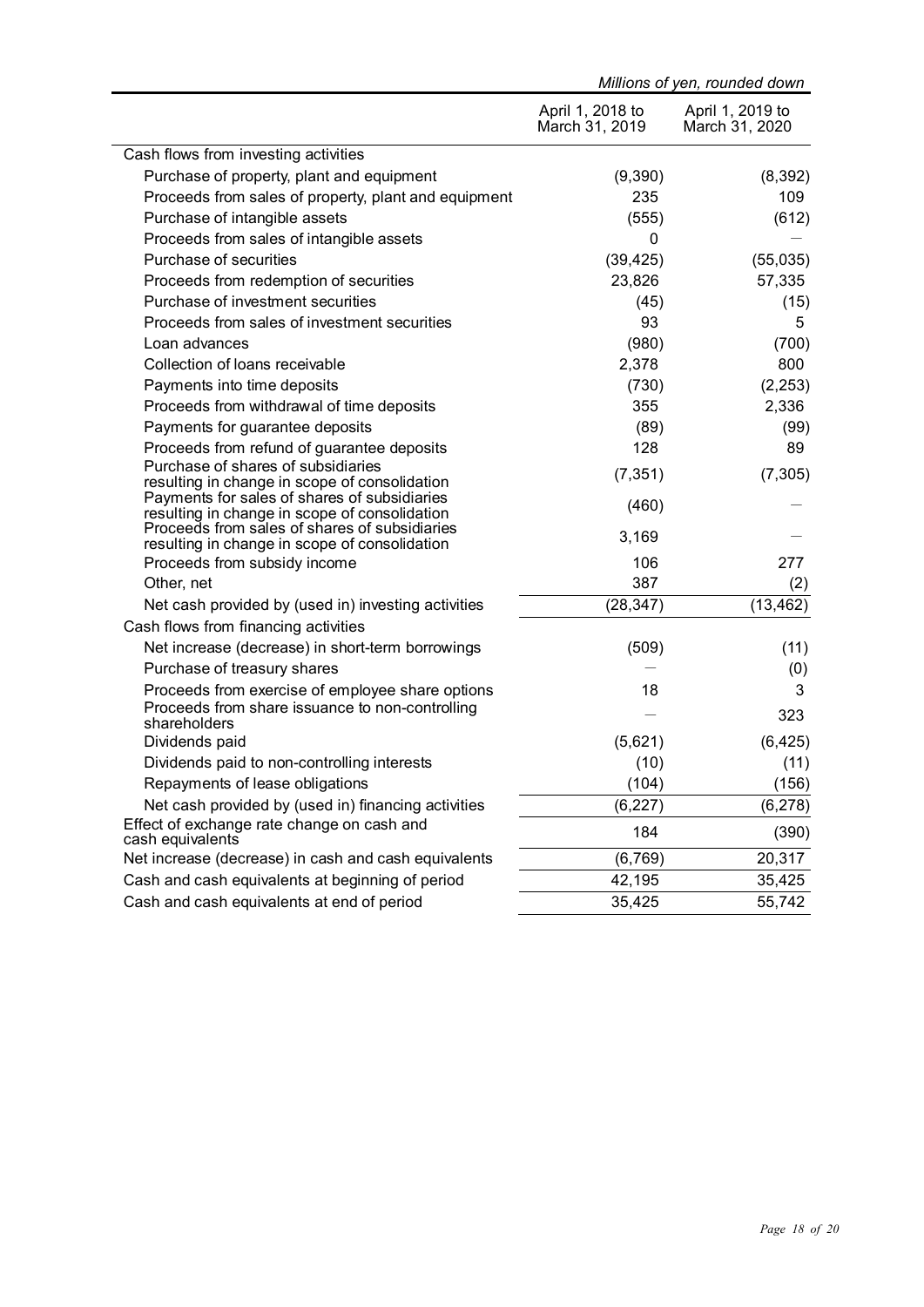#### **(5) Notes to consolidated financial statements**

**Notes related to going concern assumption**

No applicable items

#### **Segment information and other**

The Company has only one segment, "Production and sale of snacks and other foods", and consequently does not disclose information for operating segments.

#### **Per Share Information**

|                                    | FY ended       | FY ended       |  |
|------------------------------------|----------------|----------------|--|
|                                    | March 31, 2019 | March 31, 2020 |  |
| Net assets per share $(*)$         | 1.151.71       | 1.221.19       |  |
| Earnings per share $(*)$           | 145.39         | 131.22         |  |
| Earnings per share (diluted) $(*)$ | 145.34         | 131.21         |  |

Notes: 1) Net assets per share were calculated based on the following:

|                                                                                 | FY ended       | FY ended       |
|---------------------------------------------------------------------------------|----------------|----------------|
|                                                                                 | March 31, 2019 | March 31, 2020 |
| consolidated<br>Total<br>assets<br>balance<br>sheet<br>net<br>on<br>(¥ million) | 160,490        | 169,632        |
| Amount attributable to common stock (¥ million)                                 | 153,931        | 163,242        |
| Main differences (¥ million)                                                    |                |                |
| Share acquisition rights                                                        | 3              |                |
| Non-controlling interests                                                       | 6,555          | 6,390          |
| Number of shares of common stock outstanding<br>(shares)                        | 133,921,800    | 133,929,800    |
| Number of shares of common stock as treasury stock<br>(shares)                  | 267,747        | 254,501        |
| Number of common shares used for calculating net<br>assets per share (shares)   | 133,654,053    | 133,675,299    |

#### 2) Earnings per share and earnings per share (diluted) were calculated based on the following:

|                                                                                     | FY ended       | FY ended       |
|-------------------------------------------------------------------------------------|----------------|----------------|
|                                                                                     | March 31, 2019 | March 31, 2020 |
| Earnings per share                                                                  |                |                |
| Profit attributable to owners of parent (consolidated)<br>(¥ million)               | 19,429         | 17,539         |
| Profit attributable to owners of parent attributable to<br>common stock (¥ million) | 19,429         | 17,539         |
| Amount not belonging to common shareholders<br>(¥ million)                          |                |                |
| Average number of shares during the period (shares)                                 | 133,637,330    | 133,669,238    |
|                                                                                     |                |                |
| Earnings per share (diluted)                                                        |                |                |
| Profit adjustments attributable to owners of parent<br>(¥ million)                  |                |                |
| Breakdown of additional common shares used for                                      |                |                |
| calculating earnings per share (diluted) (shares)                                   |                |                |
| Subscription rights to shares                                                       | 50,210         | 9,849          |
| Number of additional common shares                                                  | 50,210         | 9,849          |
| Residual securities not included in the calculation of                              |                |                |
| profit after adjustment for residual securities due to                              |                |                |
| the fact that these securities had no dilutive effect.                              |                |                |